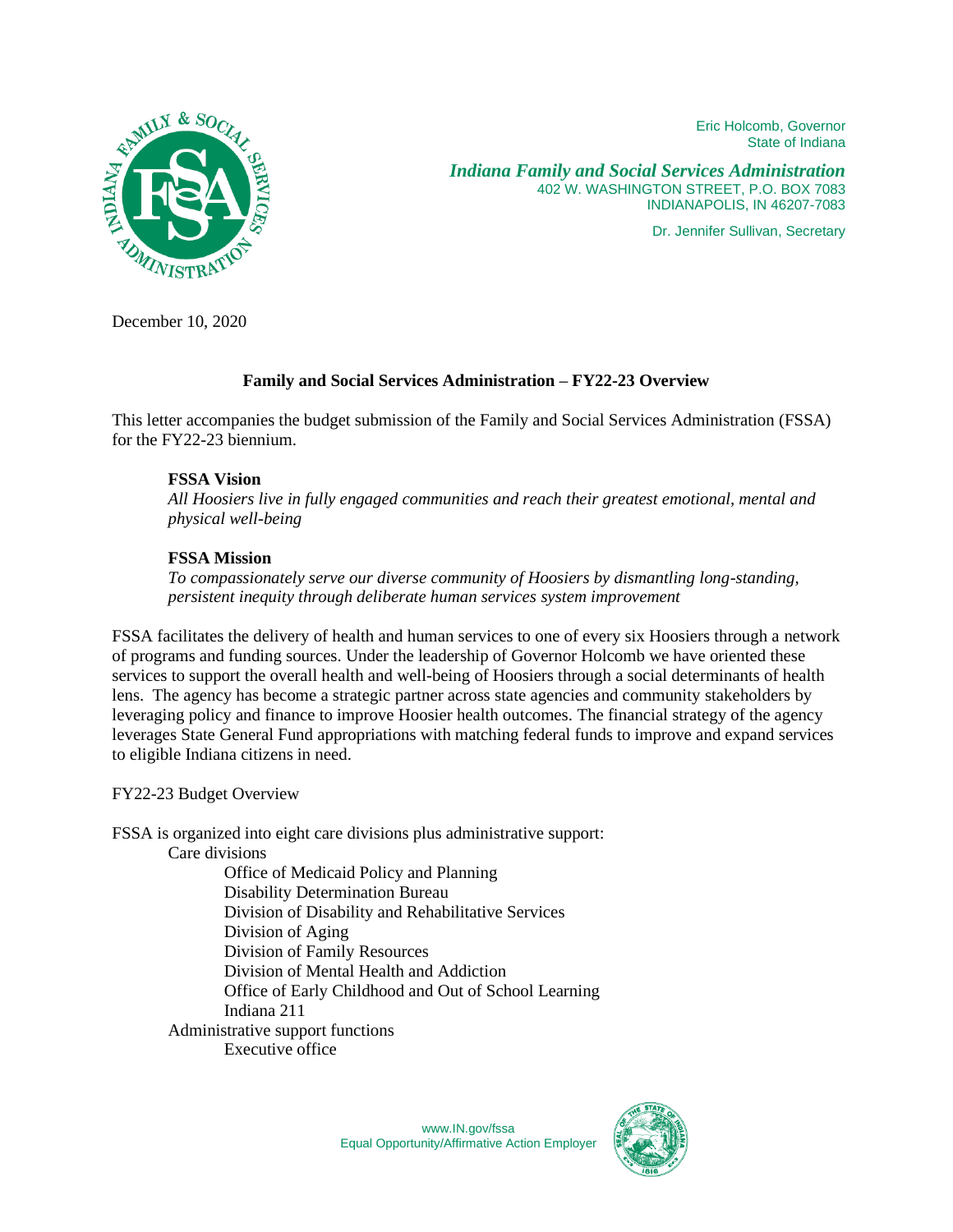General Counsel (legal, audit, investigations, hearings and appeals) Communications Legislative Services Office of Healthy Opportunities • with new oversight by FSSA's Chief Health Equity and ADA Officer Technology services Contract management Financial and accounting

### **FSSA Agency Initiatives**

The agency is committed to integration of services for people-centered outcomes. Utilizing the Holcomb Administration pillars, FSSA has initiated significant program and process improvements to support the Hoosier economy, workforce, and relief from the opiate epidemic. The most significant of these include: 1) restructure and support of our Data and Analytics team to drive data-informed evaluation and decision making, 2) launching a state/academic partnership to maximize state wide resources and federal fiscal support, and 3) the implementation of the Healthy Opportunities Office which integrates social service and health care delivery with social determinants of health connectors to decrease health disparities and improve health outcomes, while driving down cost.

FSSA is also committed to developing and supporting the staff of this statewide service delivery agency. We launched our Employee Engagement Campaign in August 2020 to help further solidify our connections to health outcomes across the agency.

#### **Office of Medicaid Policy and Planning (OMPP)**

#### **OMPP VISION**

*Building programs and processes that enable Hoosiers to live in fully engaged communities and reach their greatest emotional, mental and physical well-being.* 

### **OMPP MISSION**

*To support Hoosiers' greatest well-being with effective and efficient programs, remarkable collaborations, measurable impact on individuals and communities, and an energized staff that is fully engaged with this mission.* 

#### Accomplishments – Organizational/Leadership

- 1. Revised vision and mission, centering on improving member and provider experience while ensuring long-term sustainability of the program that ensures access to care.
- 2. Reorganized Office of Medicaid Policy and Planning from hierarchical structure to matrix organization with an interdisciplinary leadership team focused on enhanced communication, collaborating and innovation.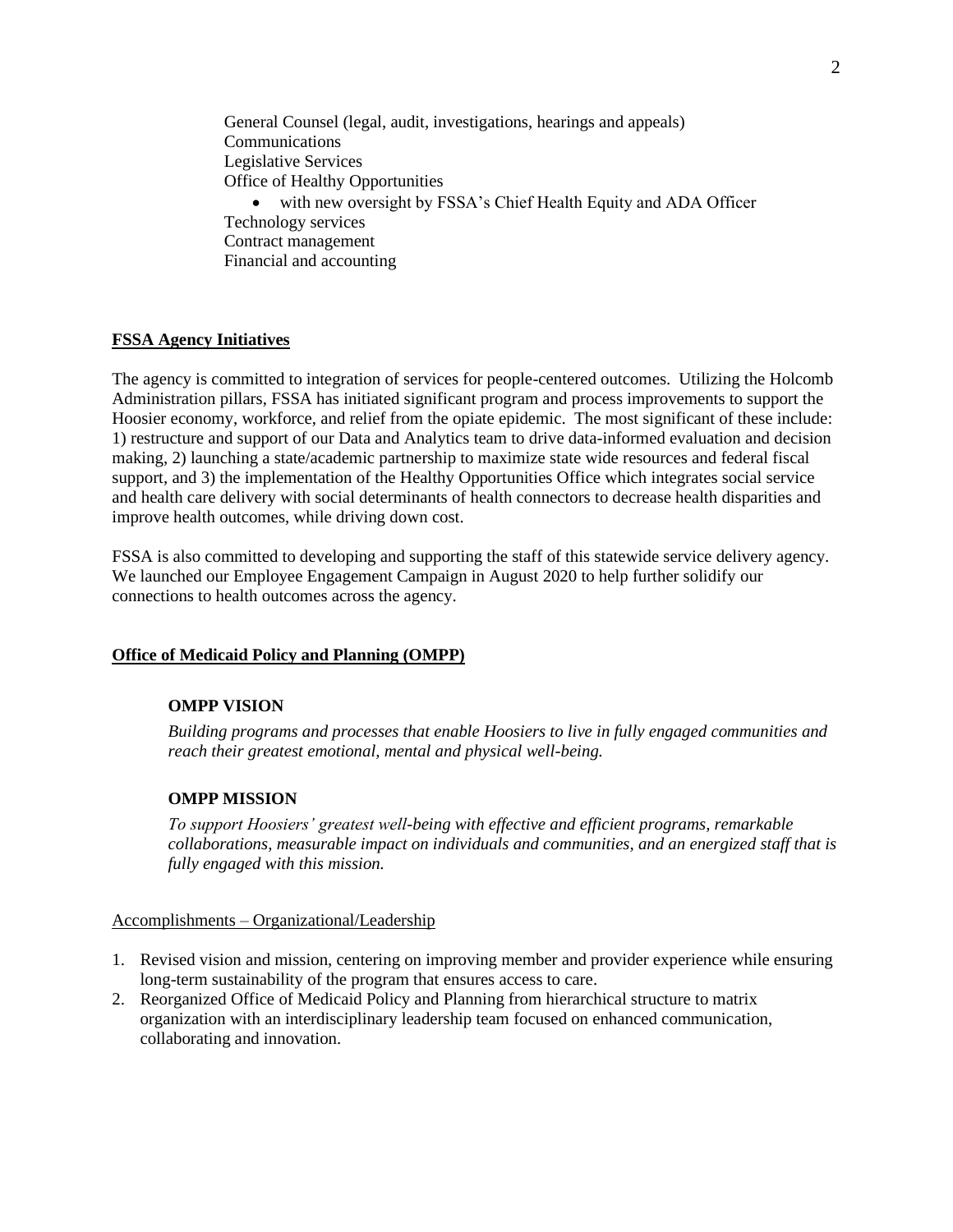- 3. As a part of the reorganization, hired OMPP's first ever actuary to ensure proper oversight and engagement with managed care rate setting processes and general Medicaid reimbursement methodologies.
- 4. Established a Project Management Office within OMPP to serve as intake for program proposals, provide process for evaluation and project management support.
- 5. Established a learning environment for staff featuring new classroom trainings, Section trainings and monthly brown bag lunch and learns.

## Programmatic

- 1. Healthy Indiana Plan Enhancements and Extension:
	- OMPP Received approval from the federal government to operate the first of its kind HIP Workforce Bridge program – a transitional account to help HIP members maintain coverage and avoid potential negative consequences from advancing into the workforce. HIP Workforce Bridge will provide a \$1,000 account to individuals transitioning out of HIP due to higher incomes.
	- OMPP is currently pursuing renewal of the HIP program with a ten-year renewal period.
- 2. Serious Mental Illness Waiver Implementation:
	- OMPP received approval from the federal government to pay for acute inpatient stays in institutions for mental disease for individuals diagnosed with Serious Mental Illness (SMI) – ultimately allowing the state to offer the full continuum of treatment for those with cooccurring mental health and substance use disorder (SUD). Indiana was one of the first few states in the country to be granted this 1115 waiver authority.
- 3. Combatting the Opiate Epidemic:
	- OMPP implemented and/or expanded several strategies to combat the opiate epidemic, including further alignment of opioid/benzodiazepine medical necessity criteria and allowing additional providers to supervise the plan of treatment for a patient's outpatient mental health or SUD services. OMPP also further developed the existing SUD 1115 waiver and continued to convene a cross-industry stakeholder workgroup meant to improve delivery system performance.
- 4. Re-procurement of Hoosier Care Connect Program:
	- OMPP re-procured Hoosier Care Connect Program (HCC). Effective April 1, 2021, the new contract for HCC includes updates to make the program more responsive to the needs of the aged, blind, and disabled population of Indiana. Updates include requirements for broader dental and behavioral health provider networks, engagement of stakeholder groups in member advisory councils, limitations on the strictness of authorization criteria, and updated fines for health plans that fail to comply with requirements.
- 5. Expanded Access to Hepatitis C Medication:
	- OMPP expanded access to Hepatitis C medication.
- 6. Mental Health Services Enhancements:
	- OMPP pursed expansion of mental health service opportunities, including removing the restriction that crisis intervention, intensive outpatient treatment and peer recovery be limited to Medicaid Rehabilitation Option (MRO) services.
- 7. Rate Methodology Development:
	- For the first time ever, OMPP began a series of rate methodology efforts to align, make more transparent, and ensure sustainability of reimbursement rates in the various Medicaid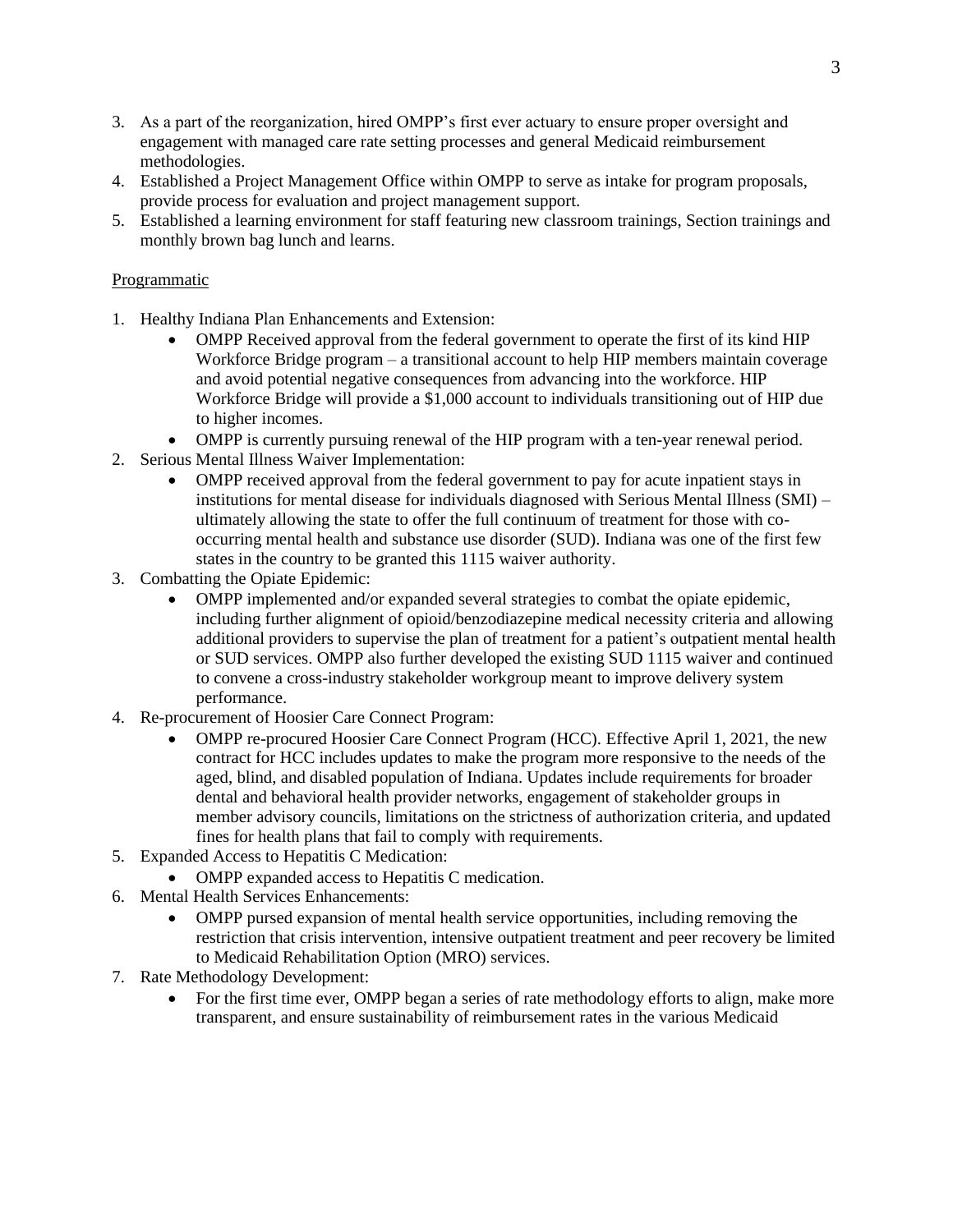programs. OMPP completed step one of Home and Community Based Services (HCBS). Future plans for further alignment have been paused due to the COVID-19 pandemic.

- 8. Community Health Workers:
	- OMPP established a reimbursement mechanism for community health workers (CHW). CHWs are frontline public health workers who work closely within a community to facilitate access to services and improve quality and cultural competencies of services delivered. Over time, CHWs will be an important catalyst to improving outcomes and overall Hoosier health and well-being.
- 9. Address Infant and Maternal Mortality:
	- OMPP addressed infant and maternal mortality by expanding benefits for certain qualified immigrants identified as permanent residents (prenatal and postpartum), reimbursing Advanced Practice Registered Nurses for high-risk pregnancy care, and pursuing the Maternal Opioid Misuse (MOM) grant proposal.
- 10. Vaccines for Children:
	- OMPP increased reimbursement for administering vaccines for children.
- 11. COVID-19 response:
	- OMPP pursued 40+ policy changes to adjust to shifting patient and member needs during pandemic. Enhancements during this time included streamlining provider enrollment and enhanced telemedicine opportunities.
- 12. Telemedicine Sustainability:
	- OMPP is developing a telemedicine sustainability model that leverages newly afforded flexibilities from the federal government related to the COVID-19 response.

## Programs to be reduce/eliminated

- 1. Plans to establish a new centralized enrollment and credentialing process have been stopped. Instead, OMPP will explore ways to streamline the process with providers and Medicaid managed care plans.
- 2. Given new access to some Medicaid members under the 21<sup>st</sup> Century Cures Act, Indiana will allow End-Stage Renal Disease enrollees to enroll in Medicare Advantage plans beginning January 1, 2021.
- 3. OMPP plans to come into compliance with the Federal 21<sup>st</sup> Century Cures Act, which requires state Medicaid programs to pay at Medicare rates for Durable Medical Equipment (DME). Historically Indiana has paid above and has announced plans to come into compliance by 2/1/2021.

## Challenges over biennium and recommendations on how to address

1. Contract limitations will be a challenge over the next biennium, particularly when it comes to our actuary work and waiver consulting services. We must rely on our actuary consultants to provide us with certifications and analysis of the billions of dollars associated with our Medicaid managed care plan contracts.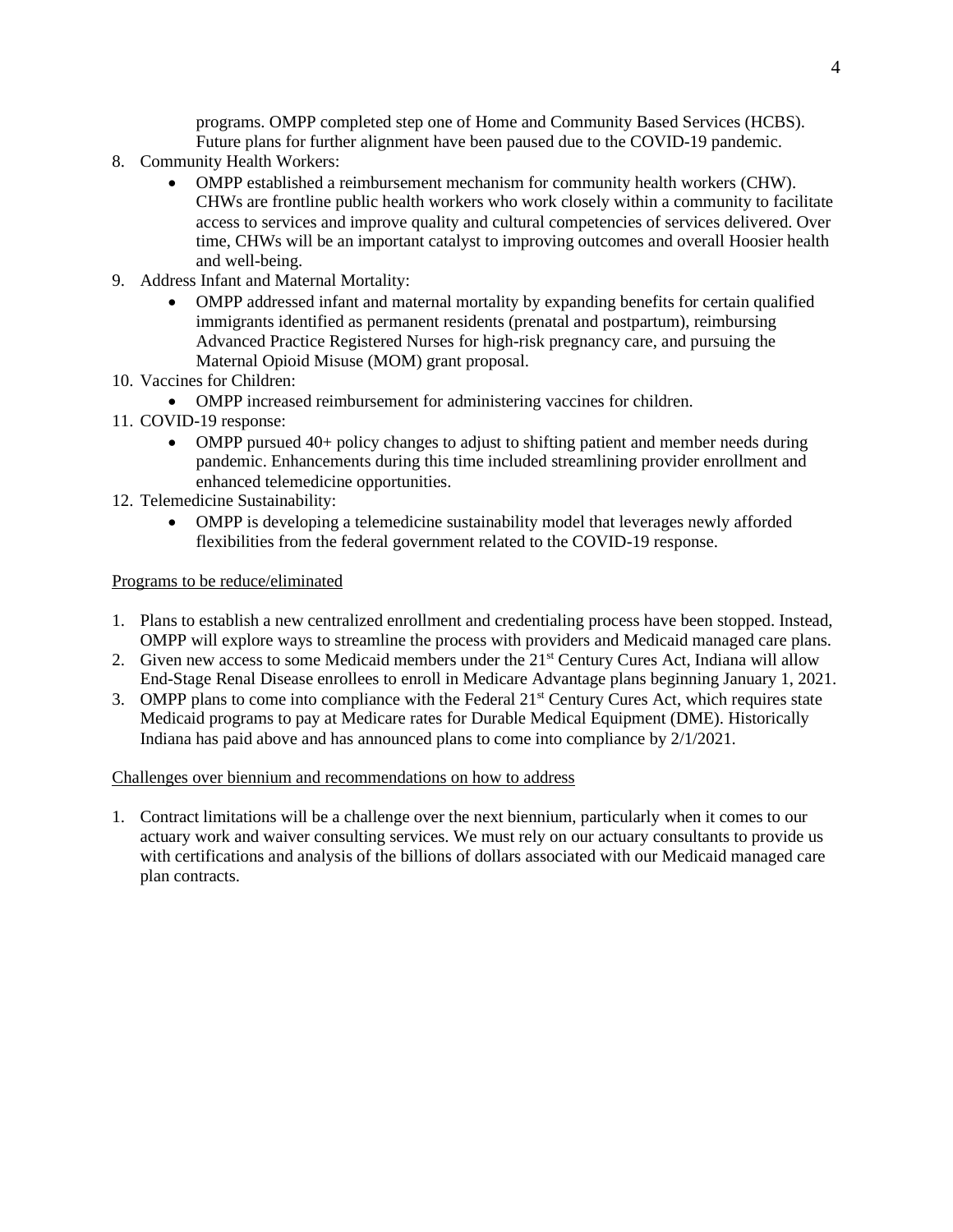### **Division of Disability and Rehabilitative Services (DDRS)**

### **DDRS MISSION**

*To facilitate effective partnerships to enhance the quality of life for the people we serve in the communities and pursuits of their choice.*

### **DDRS Vision**

*DDRS's vision is guided by principles of self-advocacy and self-direction, quality integration through quality outcomes, and work first as key to a meaningful day. DDRS facilitates the delivery of support services to children under the age of three with learning delays and disabilities, to eligible individuals with cognitive disabilities, to the blind and visually impaired, to the deaf and hard of hearing, and to those who can benefit from vocational rehabilitation services.* 

DDRS is responsible for the administration and oversight of four bureaus:

- Bureau of Rehabilitation Services (BRS)
- Bureau of Developmental Disabilities (BDDS)
- Bureau of Quality Improvement Services (BQIS)
- Bureau of Child Development Services (First Steps)

#### DDRS accomplishments in FY20-21

- 1. Bureau of Rehabilitation Services (BRS) BRS has focused significant effort on the implementation of several new requirements and changes resulting from the signing of the Workforce Innovation and Opportunity Act (WIOA) into law over the past four years. Major BRS accomplishments for the past two years are briefly described below:
	- BRS continued to make progress toward full implementation of several new federal requirements under the Rehabilitation Act, as amended by the Workforce Innovation and Opportunity Act (WIOA), including:
		- o Earmarking 15% of federal Vocational Rehabilitation (VR) funds for the provision of pre-employment transition services (Pre-ETS) to students with disabilities, age 14-22, who are eligible or potentially eligible for VR services. Pre-ETS are largely carried out through contracted entities who are providing services in all 92 counties. Furthermore, the Department of Workforce Development and BRS entered into an MOU for the provision of Pre-ETS to students with disabilities through the Jobs for America's Graduates (JAG) Program. The number of students with disabilities receiving Pre-ETS has increased substantially over the past few years, with over 9,000 students receiving services in the last fiscal year.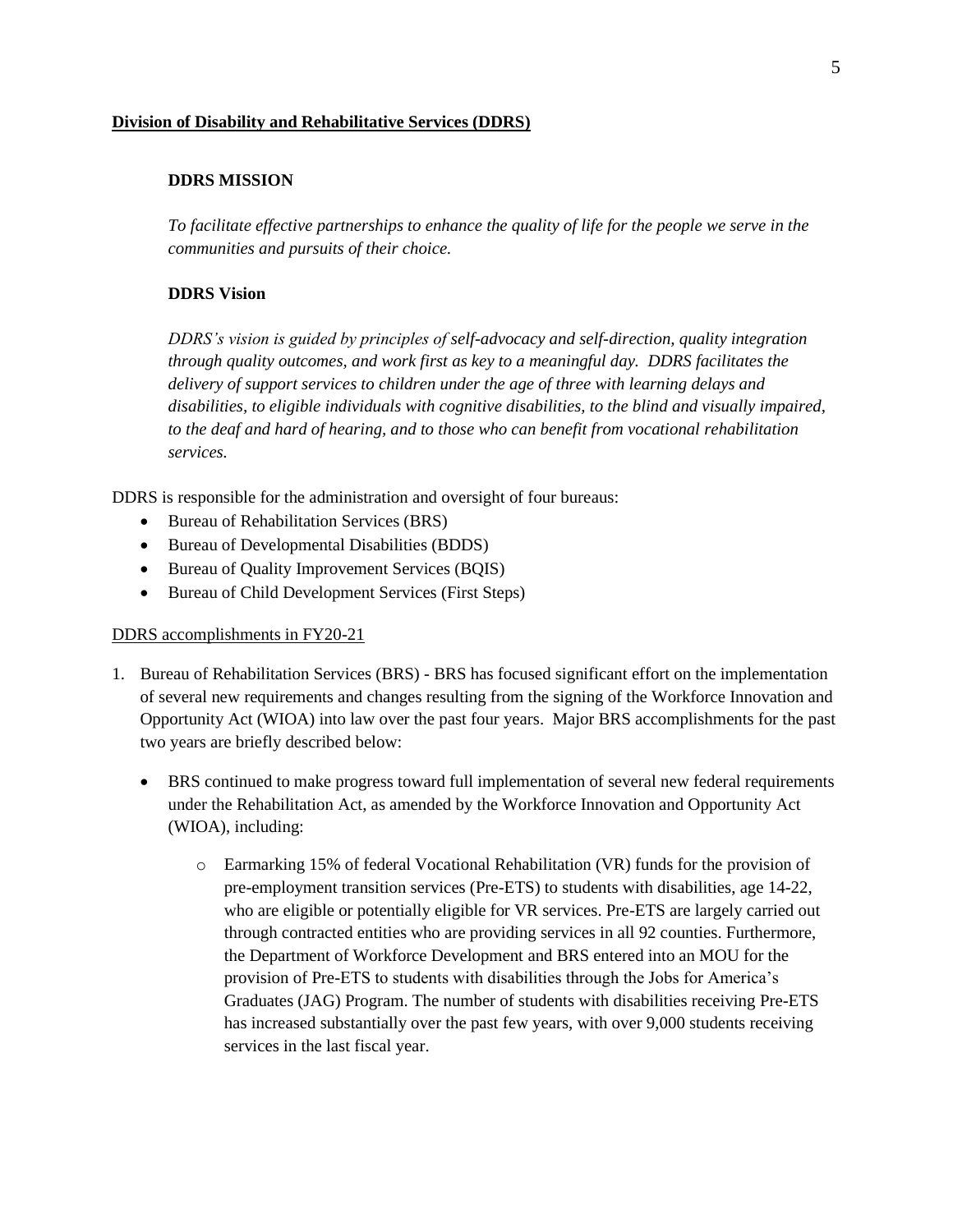- o Enhancing collaboration with the Department of Workforce Development (DWD) and Governor's Workforce Cabinet to submit a new WIOA Combined State Plan in 2020. Implementing additional revisions to the data collection and reporting process to meet ongoing federal requirements, including submitting new reports in the last fiscal year and reporting additional data for evaluation of common performance measures.
- o Continued collaboration with the Arc of Indiana and Self Advocates of Indiana to provide career counseling and information and referral services to 4,000+ individuals employed at sub-minimum wage.
- BRS has implemented several strategies to build staff capacity over the past two years, including staff salary adjustments and the creation of a VR Counselor Trainee position in 2019. As a result, BRS has experienced significant improvement in staff retention and a reduction in caseload sizes to more manageable levels, however, more work is needed to recruit qualified candidates to work toward serving more eligible individuals.
- BRS received approval from the Rehabilitation Services Administration (RSA) to implement an order of selection in 2017, and the order of selection process has continued to date. State VR agencies are required to implement an order of selection in order to prioritize services to individuals with the most significant disabilities, when sufficient resources are unavailable to serve all eligible individuals. BRS continues to implement strategies to build capacity and was able to release 200 eligible individuals from delayed services status in February 2020. Additional releases have been planned though the timeframe for implementation still needs to be determined.
- System modernization efforts were a key initiative over the past two years. Both a new case management system and an electronic claims payment system for VR vendors went live in May 2019.
- BRS continued to support approximately 40 establishment projects with employment service providers over the past two years, focused on enhancing provider staff capacity and training, aimed at improving employment services and outcomes for individuals with disabilities. Outcomes to date indicate very positive trends in the provision of supported employment, employment outcomes and retention, average wages and weekly work hours, and foundational skills training for employment services staff.
- BRS completed a comprehensive statewide needs assessment, obtaining feedback from a wide range of individuals and stakeholders in 2019 to outline priorities for the next three years. The needs assessment can be viewed at [https://www.in.gov/fssa/files/CSNA\\_plus\\_survey\\_2019\\_final.pdf](https://www.in.gov/fssa/files/CSNA_plus_survey_2019_final.pdf)
- In collaboration with DMHA, BRS secured 300 hours of training and technical assistance through the U.S. Department of Labor Visionary Opportunities for Increasing Competitive, Employment (VOICE) initiative. The project is aimed at improving employment outcomes for individuals with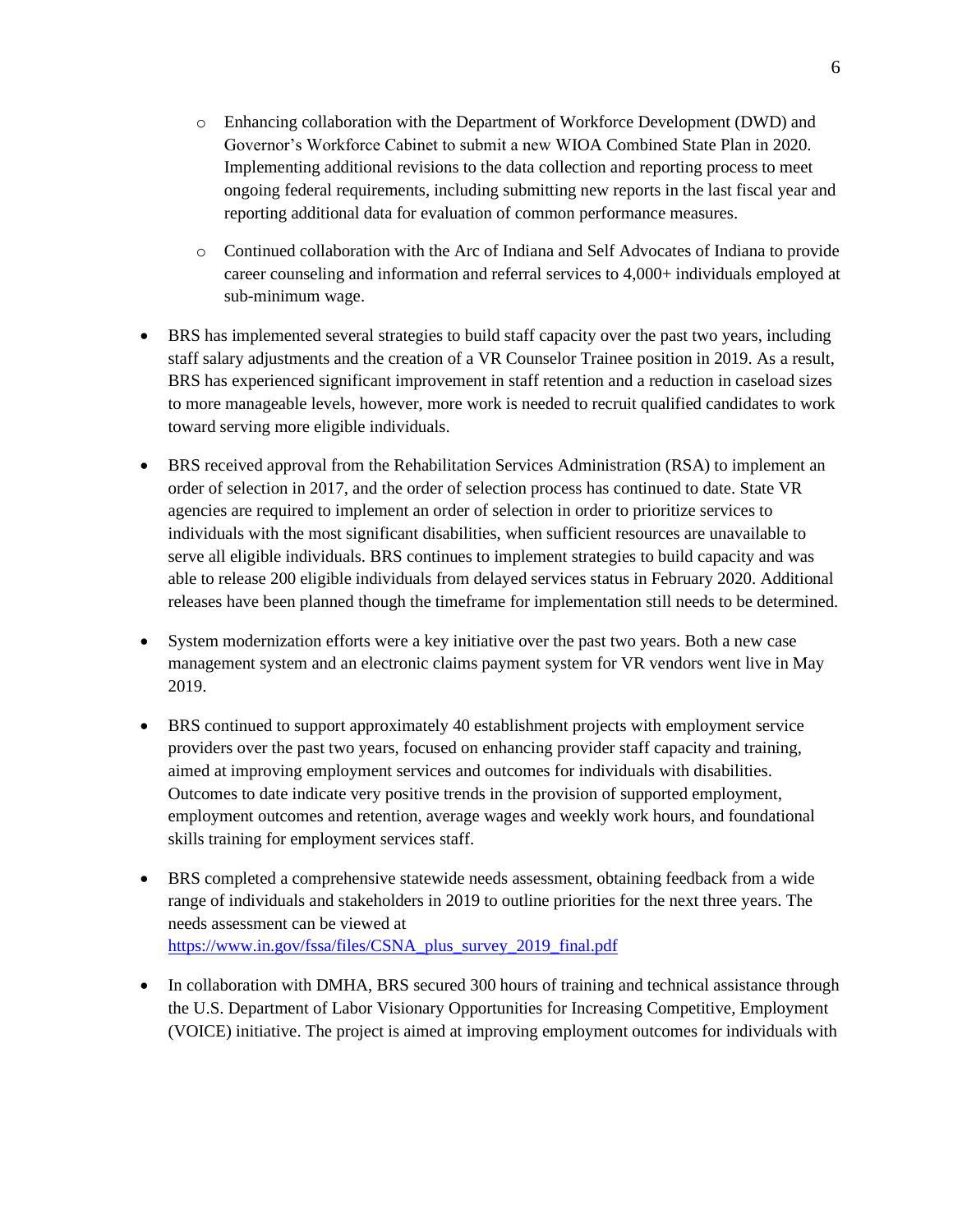mental health diagnosis. A taskforce was established in August 2019 to help guide the project and identify barriers and strategies to address barriers and gaps in service delivery.

- Transitioning the coordination of communication accommodations in house with the BRS Deaf and Hard of Hearing Services (DHHS) program, at a savings of over \$100,000 annually.
- 2. Bureau of Developmental Disabilities (BDDS) BDDS had several significant programmatic accomplishments. Major BDDS accomplishments for 2019-2020 are listed below:
	- BDDS successfully completed the first stage of the IT systems consolidation project with the implementation of the BDDS portal database.
	- BDDS realigned staff project assignments, priorities, and work tasks to reallocate 5 staff positions to the BDDS district offices to address an over 60% increase in individuals served between 2010- 2019.
	- BDDS implemented waiver renewals for the Family Supports Waiver (FSW) and the Community Integration and Habilitation (CIH) waiver in 2020. This implementation was delayed due to COVID-19, but did ultimately result in adding service delivery flexibility and options for families on the FSW to support individuals in remaining in their own homes, and introduced remote technology support options that will result in greater individual independence and community integration, while also providing monitoring and support at a cost savings to the state
	- BDDS provided a rapid and thorough response to the COVID-19 public health emergency. BDDS responded quickly by provided policy flexibility through Appendix K. BDDS also implemented Day Service Grants that provided provider relief funds to providers with day services. BDDS also worked closely with ISDH to identify necessary any modifications needed for the ICF/IDDs. Additionally, BDDS provided weekly communication to providers, case managers, and key stakeholders to ensure an open feedback loop for questions and updated guidance.
- 3. Bureau of Quality Improvement Services (BQIS) The Bureau of Quality Improvement Services' (BQIS) role is to assure the quality of services delivered through the Medicaid Home and Community Based Service (HCBS) waivers within BDDS, while at the same time considering and balancing person-centered values, HCBS principles, informed choice, independence and dignified risk. BQIS fulfills this responsibility by conducting provider oversight activities, monitoring the safety, health, and welfare of individuals in services, and managing and analyzing quality assurance data. BQIS accomplishments for 2019-2020 are listed below:
	- BQIS revamped the provider renewal process. In collaboration with stakeholders, a process was designed to annually review a set of vital information. Every 2-4 years, based on the provider's national accreditation status, BQIS reviews all requirements for the provider to determine if the provider meets the CMS standards of a quality provider.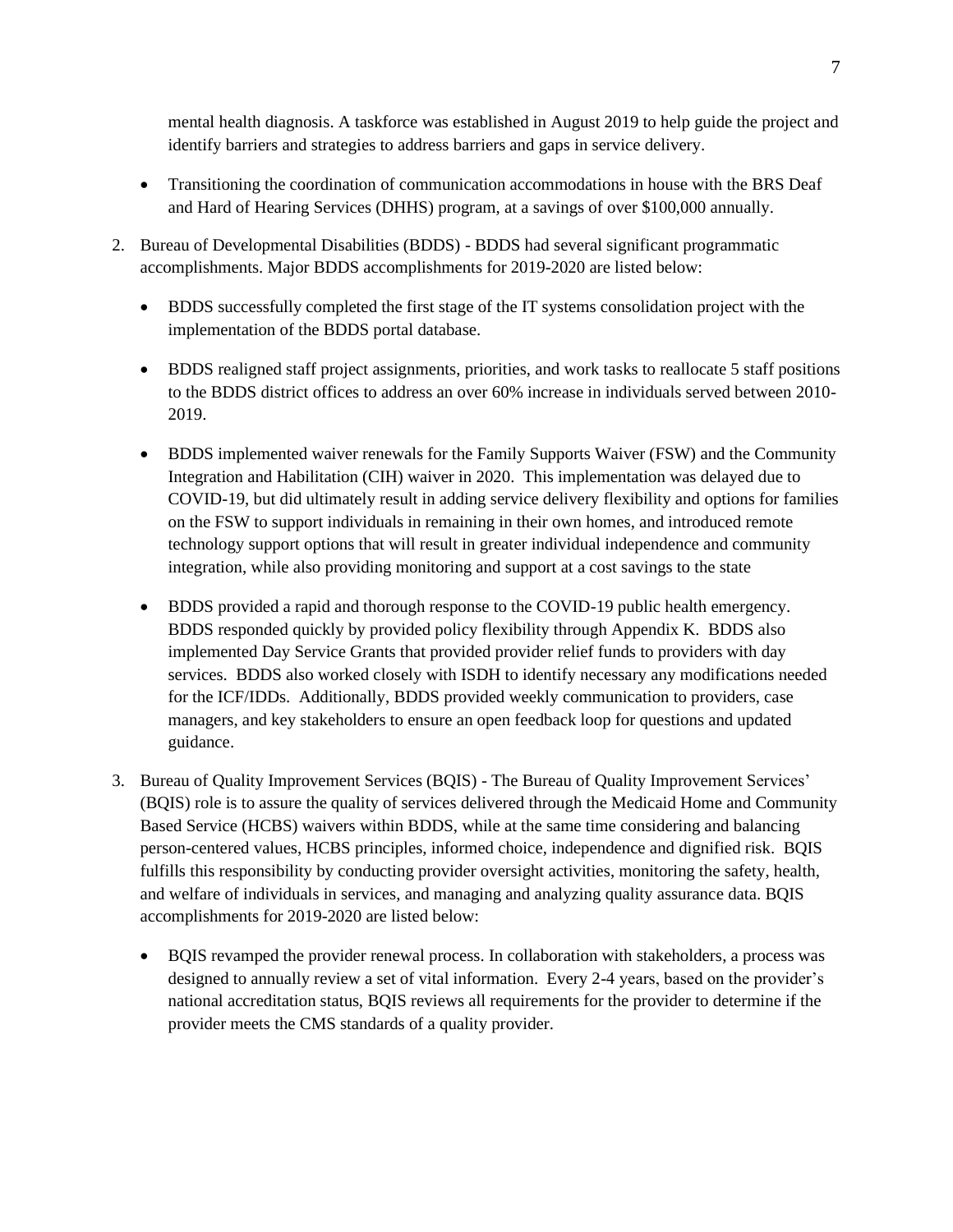- BQIS issued an RFP for the quality contract in 2019 and awarded the contract in early 2020. The vendors began transitioning in the 4<sup>th</sup> quarter of FY2020.
- BQIS was awarded the Living Well grant (\$400,000/year) from the Administration of Community Living to improve quality monitoring, which includes development of Medicaid HCBS quality metrics and education / training to providers, case managers and individuals and families.
- BQIS contracted with Indiana University's Indiana Institute on Disability and Community (IIDC) to provide subject matter expertise in the form of facilitation, data collection, analysis, and dissemination of information as it relates to the National Core Indicators (NCI). Under federal Medicaid rules (1915c of the Social Security Act), states must demonstrate compliance with the HCBS waiver requirements. BQIS utilizes NCI data as a data source for the HCBS waiver performance metrics for our two HCBS waivers and to measure progress towards the goals of the Living Well grant which was awarded in 2018 by the HHS Administration on Community Living. Data in each of the waiver compliance areas must be analyzed and reported to CMS on an annual basis. If we fail to utilize a valid data source or to meet minimum compliance with the HCBS waiver assurances, we would not receive Medicaid funding for these programs.
- BQIS developed and implemented a process to track and trend COVID-19 data for individuals receiving BDDS services and provider staff. Data obtained is shared with stakeholders on a routine basis.
- 4. Bureau of Child Development Services (First Steps) First Steps provides early intervention services to infants and toddlers with disabilities or developmental delays and their families. This effort is legislated under Part C of the Individuals with Disabilities Education Act (IDEA) and administered by the Bureau of Child Development Services within DDRS. To be eligible for First Steps a child must be under three (3) years of age and have a developmental delay (determined in accordance with 34 CFR 303.321 and 470 IAC 3.1-7-1) or a diagnosed condition that has a high probability of resulting in developmental delay (as defined in 34 CFR 303.21). Early Intervention services are provided in accordance with the family's individualized family service plan (IFSP) designed to coordinate multiple services and financial resources including assistive technology; audiology; developmental therapy; family education, training, and counseling; health services; medical services; nursing services; nutrition services; occupational therapy; physical therapy; psychological services; service coordination services; social work services; sign language and cued language services; speech therapy; transportation; vision services; and other services to support the child's development and the family's capacity to support their child's development. Early intervention services are designed to support the family and reduce the need for special education services in the future. Major First Steps' accomplishments for SFY 2019 and 2020 are listed below:
	- First Steps has been working over the last few years to build a stronger and more sustainable program infrastructure to support better outcomes for First Steps children and families. Part of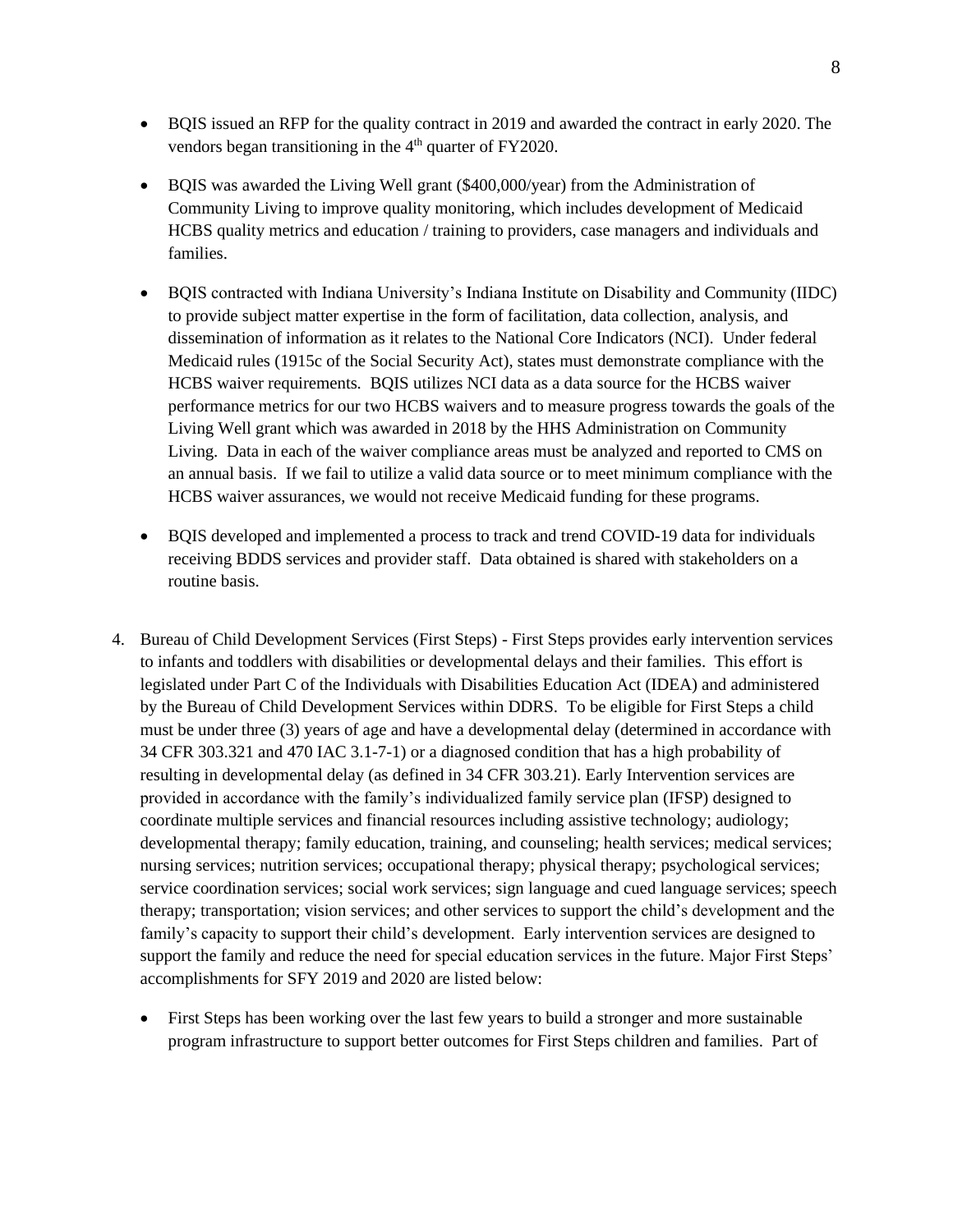this effort has focused on personnel recruitment and retention. In 2019, First Steps continued to streamline and simplify its policies and procedures, remove unnecessary administrative burden on personnel, and strengthen recruitment efforts in partnership with Indiana higher education partners. First Steps also pulled together more than 30 professionals from Indiana's institutions of higher education around the common goal of strengthening preservice education requirements for early intervention and early childhood special education degree programs. These efforts have helped increase Indiana's early intervention workforce and the work will be ongoing to ensure First Steps personnel are highly qualified with the skills needed to deliver high quality early intervention services to infants, toddlers, and their families. In 2019, First Steps received full approval from the federal Department of Education, Office of Special Education Programs on Indiana's annual grant application under Part C of the Individuals with Disabilities Education Act. This was the first time since 2011 that Indiana received full approval on this application.

- Data collection and improved billing and case management has been another focus of First Steps' efforts to improve program infrastructure. In 2019, DDRS/First Steps awarded a contract to Public Consulting Group (PCG) to design, develop, and implement a comprehensive web-based early intervention data system, "EI Hub". This system will improve the enrollment of personnel as well as the delivery of service coordination (case management), service provision, and team collaboration around each family's individualized family service plan (IFSP). EI Hub will significantly improve data quality and availability and will provide DDRS, First Steps, and FSSA the ability to make data driven decisions. Another key objective of the EI Hub project is to increase fund recovery from both private and public insurance by improving the billing and claiming process for providers and the state. The new system is scheduled to go-live in February 2021.
- In 2020, First Steps provided a rapid and thorough response to the COVID-19 public health emergency. First Steps developed new tele-health policies, procedures, and guidance to ensure continuity of critical early intervention services for children and families. This response was nationally recognized, and many states used Indiana's policy documents as a model for their early intervention program responses. First Steps also provided its personnel the necessary training and support to implement the new tele-health services. This was achieved through a series of webinars with national speakers, provider forums, communities of practice, reflective supervision and consultation, and resources and tip sheets. A strategic communication strategy was implemented as well, so families and personnel were provided up-to-date and accurate information to support them during the emergency. Communication was delivered through program-wide SMS/email messaging, DDRS and First Steps listservs, weekly stakeholder conference calls, ICC meeting updates, and weekly System Point of Entry (SPOE) meetings. Guidance was developed and distributed to all stakeholders regarding getting back to in-person visits safely and responsibly. This guidance was developed using a workgroup of diverse stakeholders including providers, SPOEs, families, a public health expert and nurse, and state staff. This guidance was also nationally recognized and continues to be used as a model for other states as they work to develop their own state-specific response.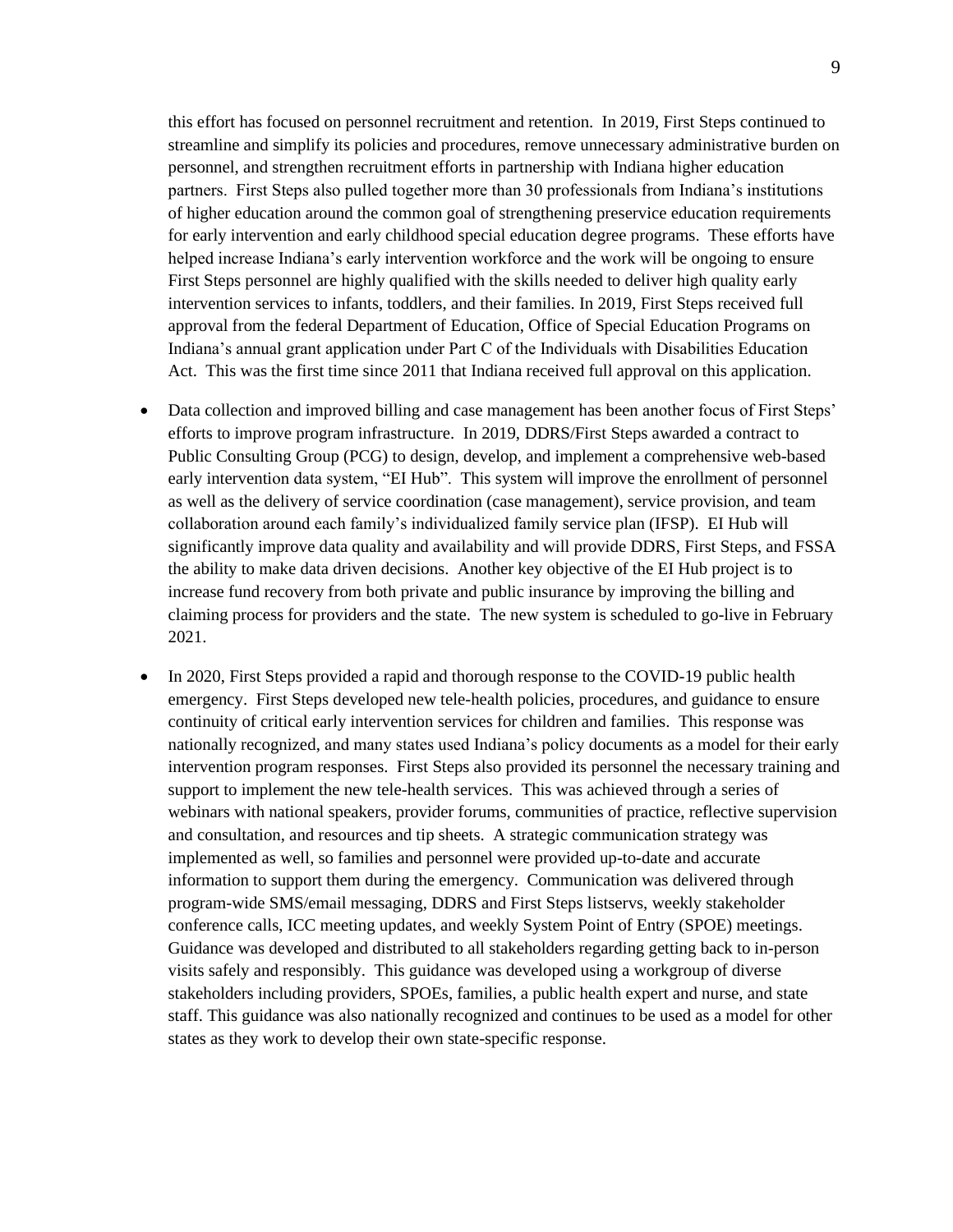## DDRS significant initiatives for FY21-22

- 1. Bureau of Rehabilitation Services (BRS)
	- A new VR Case Management system, Aware, was successfully implemented in May 2019 along with implementation of an electronic claims payment system. System modernization has assisted BRS in achieving increased efficiency, enhanced internal control processes, and improved timeliness in payments to VR vendors. A next step is to pilot the Aware QA tool and eventual expansion of the QA tool to be used for evaluation of staff performance as well as statewide and regional program performance.
	- BRS will continue to implement strategies to increase staffing capacity and retention to improve the services provided to job seekers with disabilities. In 2019, after close collaboration with SPD, salary increases went into effect for VR Counselors as well as the creation of a VR Counselor Trainee position. Since that time, staff retention has improved significantly.
	- BRS continues to monitor the VR employment service revisions (implemented July 2015) to evaluate the success of the new model in terms of improving the quality of services and outcomes, increasing focus on individualization, and increasing access to supported employment services for individuals with the most significant disabilities. BRS contracted with Public Consulting Group (PCG) to conduct a formal evaluation of the services and quality and quantity of outcomes. The final employment services evaluation report was completed in February 2020. Additionally, BRS will continue to invest in the establishment project contracts mentioned above through March 2021 to increase provider capacity and training. Data collected from the first two years of the establishment project demonstrated an improvement in service provision and outcomes for VR participants.
	- BRS continues to seek opportunities for enhanced collaboration and blended funding to build capacity to serve more individuals. One successful demonstration of this collaboration is the expansion of shared funding through an MOU with DWD to carry out Pre-ETS through the Jobs for America's Graduates (JAG) program. VR has also partnered with DMHA on the VOICE project as mentioned above. Through the VOICE project, an online training series is in development and expected to be available to a wide range of audiences before the end of CY20. VR and DMHA area also planning an Introductory Individual Placement and Support (IPS) training to community mental health centers in SFY21.
	- BRS will initiate a VR rule promulgation process to align current rules with new federal requirements under WIOA and add clarification where applicable.
	- BRS is working on several initiatives aimed at reducing implicit bias in serving eligible Hoosiers with disabilities, including those with intellectual/development disabilities employed at subminimum wage, individuals engaging in substance use or abuse, individuals of color, and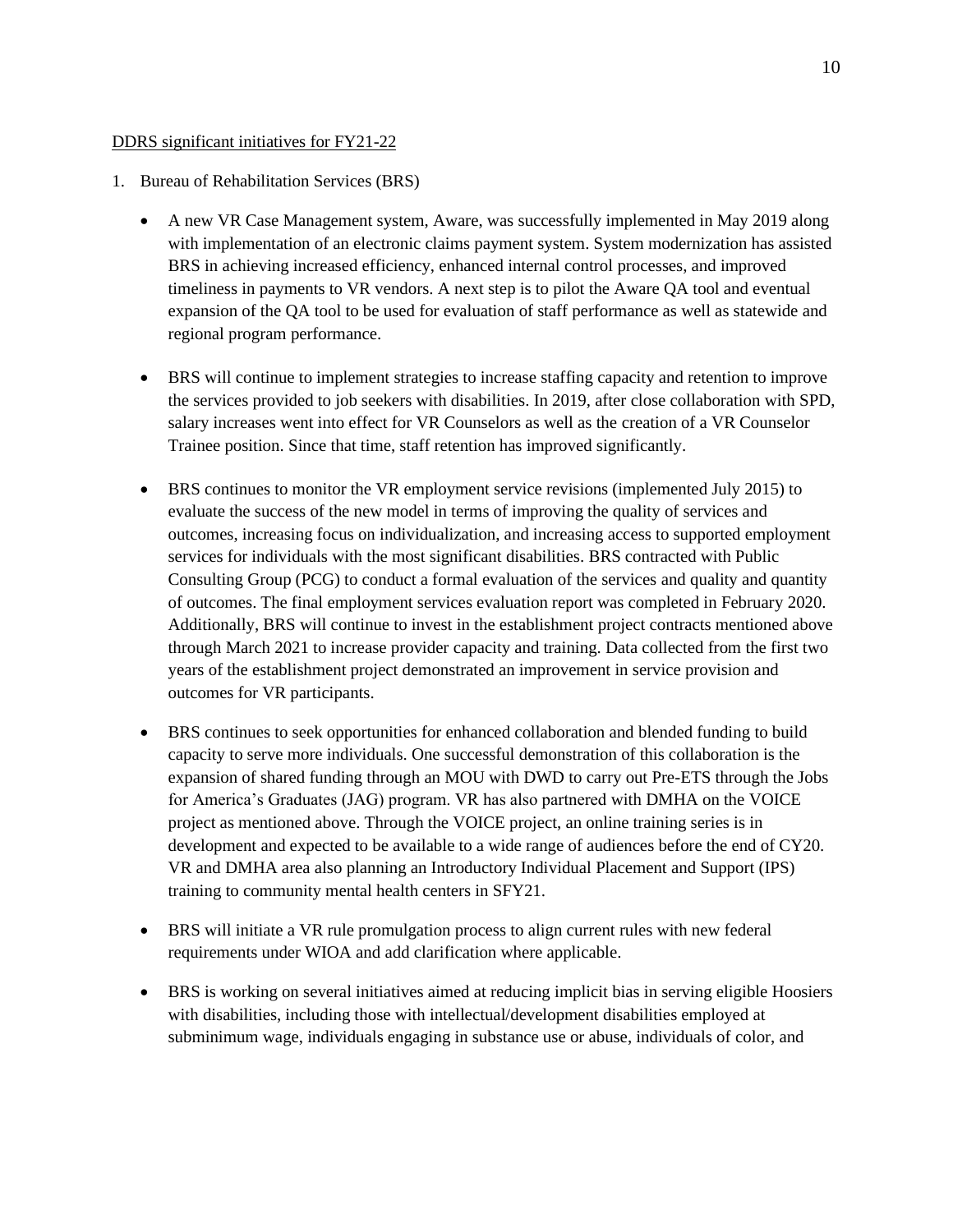individuals with mental health diagnosis. A variety of targeted training will be delivered in last SFY20 through SFY21 as well as revisions to training briefs and practices, where applicable, to reduce bias. One example is the roll-out of a revised training brief on provision of VR services to individuals with substance use disorders. Additionally, expanded guidance for working with youth with disabilities who are seeking subminimum wage employment is being developed, and will emphasize enhanced opportunities for youth to participate in work-based learning experiences to gather the necessary information to make an informed choice about their employment goals.

- Development and implementation of strategies for effective remote delivery of services including issuing guidance to service providers, reviewing and modifying practices as appropriate such as obtaining client signatures, and ensuring appropriate technology is available. Additionally, ensuring appropriate safety protocol is in place for staff working in state offices.
- Researching and implementing strategies to improve accessibility of webinars and virtual meetings for staff with hearing or vision impairments, including training staff on strategies for using MS Teams with an ASL interpreter.
- Developing and implementing a new training program for the Business Enterprise Program (BEP) as a strategy to increase the number of licensed blind managers employed in vending operations. The training will incorporate virtual training and other strategies to remove potential barriers to participation by blind Hoosiers.
- 2. Bureau of Developmental Disabilities (BDDS)
	- In January 2014, the CMS announced a requirement for states to review and evaluate current Home and Community Based Services (HCBS) settings, including residential and nonresidential settings, and to demonstrate how Indiana's HCBS waivers comply with the new federal HCBS rules that came into effect in 2014. This is a key issue for BDDS as the rule for HCBS will require a large scope of work, over the next three years, in order to bring Indiana into compliance with this rule by 2023. This regulation requires HCBS services to be provided in fully integrated settings with person-centered practices.
	- BDDS is redesigning the 1915(c) waivers currently administered for individuals with intellectual and developmental disabilities in order to align services and supports to the federal HCBS rules and establish a revised objective based allocation method to reflect participants' individualized needs. Initial planning and development began in early 2019 to effectively design waivers and to incorporate recommendations from the HEA-1102 2017 Task Force for Individuals with Disabilities. The implementation date for amended waivers is currently slated for January of 2022.
	- In 2021, BDDS will transition one of our existing data systems to a web-based platform for improved function, programmatic controls, and system capacity. This transition is critical as the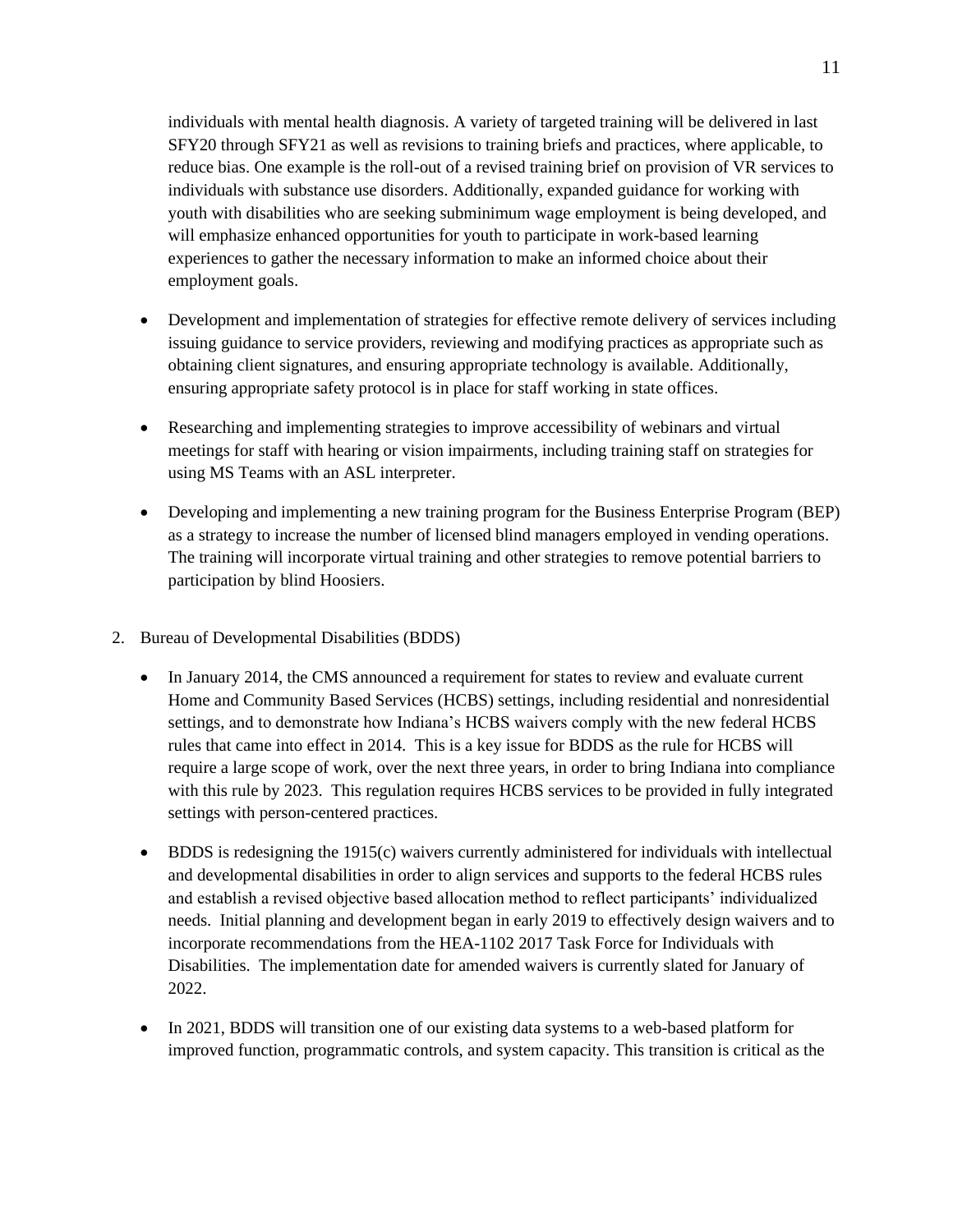Bureau is currently using a database that will not continue to be supported on current IOT platforms.

• BDDS will need to identify and implement a Level of Care tool for program eligibility. This will require a rule amendment and rule promulgation. It is estimated this will occur sometime in calendar year 2022.

# 3. Bureau of Quality Improvement Services (BQIS)

- Quality Vendor Contract: Training and technical assistance will be offered to BDDS providers. Trainings will include a pre-defined list as well as data driven topics. In addition, BQIS will implement quality on-site review of HCBS waiver providers. As part of Medicaid requirements, such reviews will meet monitoring responsibilities and provide data for technical assistance.
- Incident Reporting System: BQIS will be collaborating with stakeholders and utilizing data to evaluate and redesign the incident reporting system. The intended outcome is to employ a system that reflects 460 IAC 6, DDRS policy, and reflects the rights of individuals.
- National Core Indicators (HCBS Metrics): BQIS will work with Indiana University's Indiana Institute on Disability and Community (IIDC) to provide subject matter expertise in the form of facilitation, data collection, analysis, and dissemination of information as it relates to the NCI. Under federal Medicaid rules (1915c of the Social Security Act), states must demonstrate compliance with the HCBS waiver requirements. This new relationship with a designated University Center of Excellence will aid in ensuring improved outcomes and metrics for Medicaid HCBS population.
- On-line Provider Application Process: BOIS will implement a new online provider application process. The online application will streamline the process for providers who are applying and staff who are reviewing. BQIS will include components within the application to assist an applicant with understanding the program(s) and the population of individuals within each.
- 4. Bureau of Child Development Services (First Steps)
	- Federal State Systemic Performance Plan (SSIP) First Steps is involved in a federally required state systemic performance plan (SSIP) which focuses on results driven accountability. Indiana is entering year six of phase 3 of the plan which will focus on evidence-based practices and the exploration of the Family Guided Routines Based Intervention model, as well as professional development and technical assistance related to this effort.
	- Early Intervention Hub Case Management and Reimbursement IT Project In 2019, DDRS/First Steps awarded a contract to Public Consulting Group (PCG) to design, develop, and implement a comprehensive web-based early intervention data system, "EI Hub". This system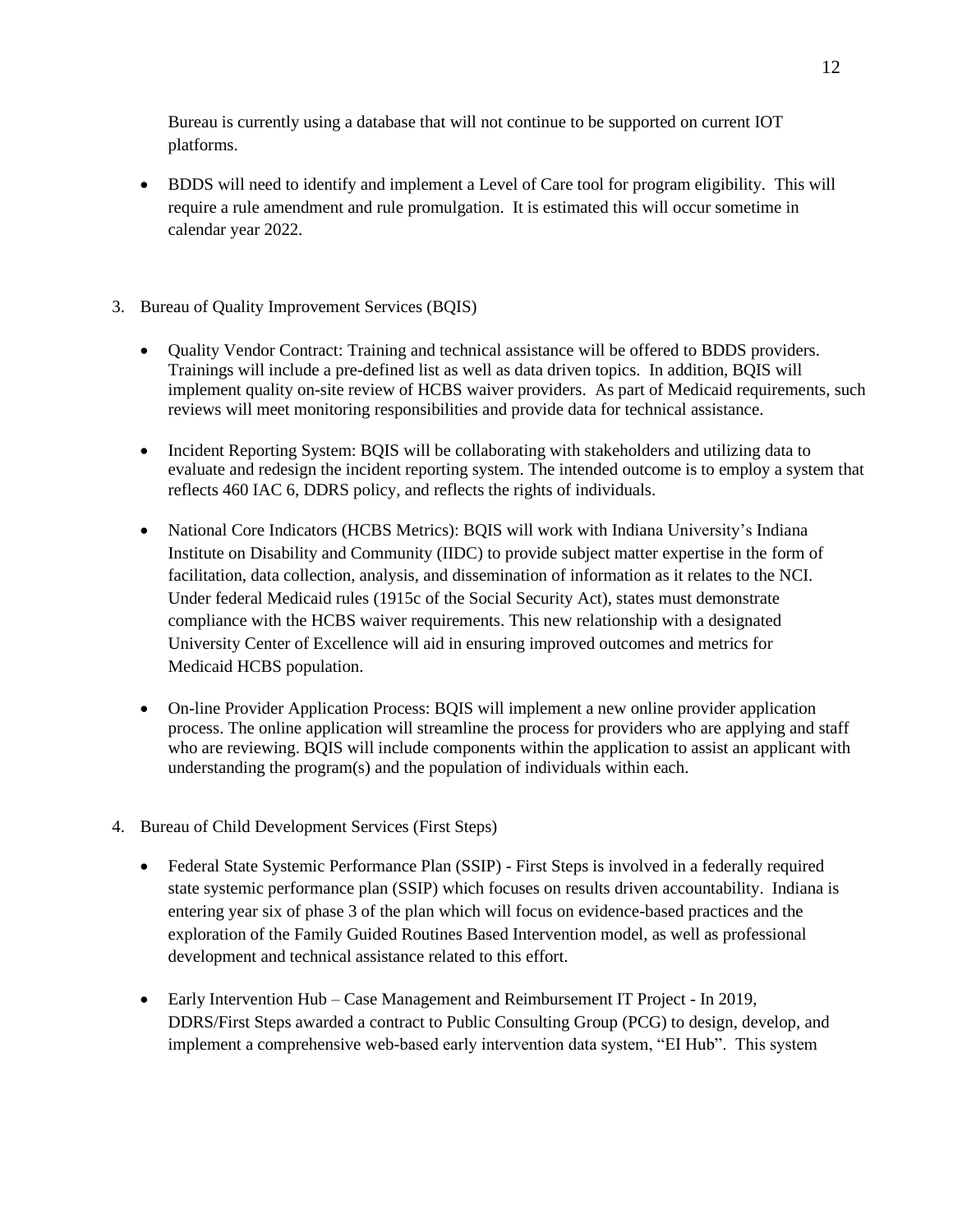will improve the enrollment of personnel as well as the delivery of service coordination (case management), service provision, and team collaboration around each family's individualized family service plan (IFSP). EI Hub will significantly improve data quality and availability and will provide DDRS, First Steps, and FSSA the ability to make data driven decisions. Another key objective of the EI Hub project is to increase fund recovery from both private and public insurance by improving the billing and claiming process for providers and the state. The new system is scheduled to go-live in February 2021.

• Insurance Billing and Fund Recovery – First Steps will continue to review policy and practice related to insurance billing and fund recovery. First Steps has already increased insurance recoupment by \$2 million since 2018. In 2019, Public Consulting Group was awarded the contract for First Steps Central Reimbursement Office and will be developing a new case management and billing system for the program that is expected to further improve fund recovery from private insurance and Medicaid. New legislation is in place as a result of House Enrolled Act 1176 (2020) that will allow First Steps to work with state regulated private insurance carriers to improve reimbursement for First Steps services. First Steps will also continue its work with other state programs such as Medicaid toward coordination of care and maximizing state resources.

## DDRS Programs to be Reduced or Eliminated

- 1. Bureau of Rehabilitation Services
	- Progress toward releasing additional eligible VR individuals from delayed status under order of selection will be halted due to the current funding reductions.
	- Funding reductions to Centers for Independent Living (CILs) may result in staff reductions or reductions in the scope of services or number of Hoosiers with disabilities who can be served to sustain or enhance their independence in their communities.
- 2. Bureau of Developmental Disabilities Services
	- Caregiver Supports this program eliminated due to 15% budget reduction
	- Two State Line Services Sheltered Work and Community Sheltered Work services will be eliminated on 8/14/20 due to 15% budget reduction

#### DDRS challenges and recommendations

- 1. Bureau of Rehabilitation Services
	- Both staff capacity challenges as mentioned above due to the inability to fill vacant positions and positions that will become vacant, and funding reductions will substantially limit VR's progress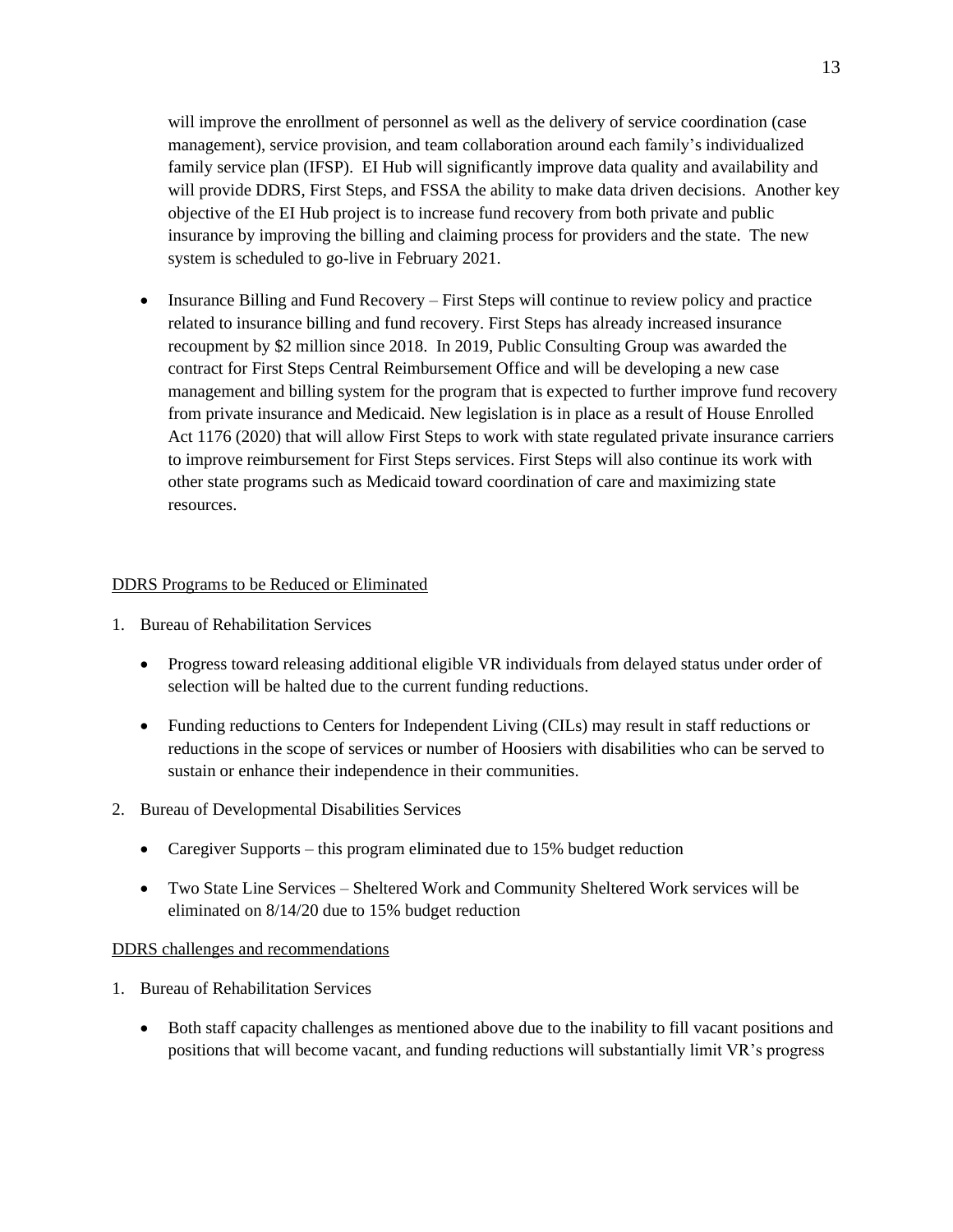toward meeting targets outlined in HEA-1488 2019 regarding a move out of the order of selection process. Timelines are projected not to be met. To mitigate these challenges, VR is interested in pursuing interagency cash transfer agreements with other state agencies to increase non-federal match and subsequently increase the amount of federal dollars VR can draw. An agreement of this nature is currently in place with DWD as mentioned above and there may be opportunity to replicate a similar arrangement with other state agencies.

- If VR is unable to fill vacancies, the order of selection process in place may assist in maintaining manageable caseload sizes however the ability to release additional individuals from delayed status will be minimal, even if additional funding is provided. Both staffing and funding are factors that must be considered in determining when additional eligible individuals could be released from delayed status under the order of selection process.
- Meeting unfunded federal mandate to earmark 15% of VR federal dollars for pre-employment transition services (Pre-ETS) to students with disabilities, which reduces VR funding for other populations. Additionally, there are rigid requirements and restrictions on the allowable use of Pre-ETS which poses further challenges for fully spending the full 15% earmark. School closings as of March 2020 due to the COVID-19 pandemic posed further challenge with spending the Pre-ETS earmark funds.
- Access to businesses and schools may be limited and may reduce opportunities for work-based learning for both students with disabilities receiving Pre-ETS and eligible VR participants with disabilities. VR will continue to explore strategies for ensuring that services needs are met through creative solutions such as virtual tours of businesses or conducting activities outdoors.
- Individuals served by DDRS have disabilities which may place them in a high-risk category for COVID-19. Many individuals are requiring all service delivery to occur remotely and have narrowed their job search (for VR participants specifically) to remote work opportunities. Consideration should be given to expanding access to training and technology so that individuals with disabilities can acquire the necessary skills and means to compete for remote work employment.
- 2. Bureau of Developmental Disabilities Services
	- BDDS has been working on a waiver redesign since early 2019. The COVID-19 pandemic has had a notable impact on what the redesigned approach may ultimately entail, and the time needed to implement a new or modernized service array. BDDS will need to prioritize service options and distribute existing resources differently in order to realize the changes necessary to be fully federally compliant, address service quality issues, and maximize available resources. As a part of this redesign, BDDS will also need to identify an alternate means of calculation of cost neutrality for the CIH waiver due to the current methodology not reflecting current service costs, particularly institutional costs.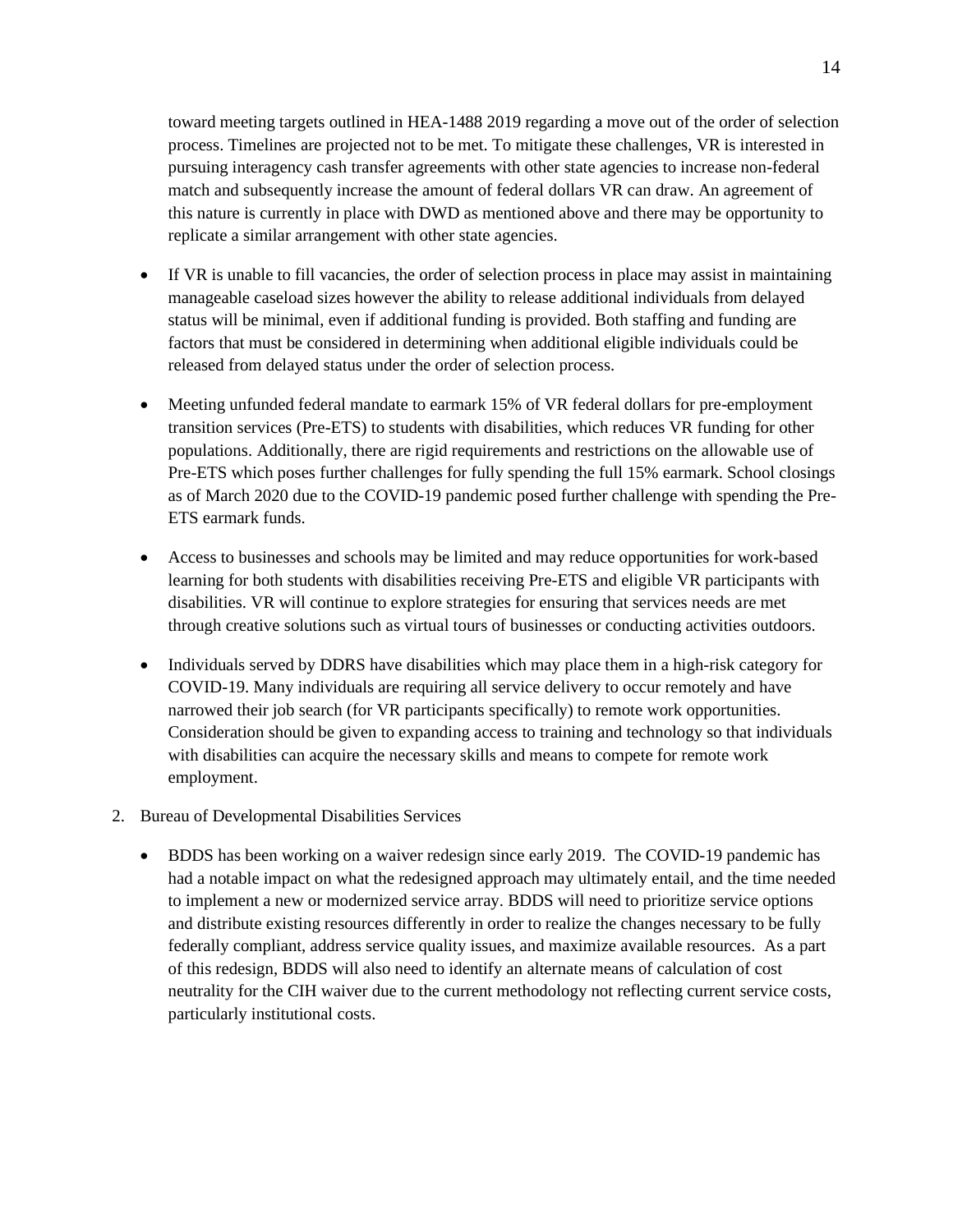• Recommendations: BDDS is evaluating a restructuring/modernizing the delivery of case management services across both the FSW and CIH waivers, to create additional mechanisms and opportunities to more effectively incentivize quality services. This recommendation is being presented as a bid process for this specific service, to create competition and incentive for better coordination of care, more strategic use of waiver funds, and a better experience for individuals in our services. BDDS is also recommending rate review for services that may be appropriately delivered more long-term with a telemedicine option to create in-person service rates as well as a virtual or telemedicine rate.

BDDS has consulted with our National Association of State Directors of Developmental Disabilities Services to evaluate alternate methods of cost neutrality information and is currently exploring how cost neutrality could be calculated differently in future waiver amendments to more appropriately reflect institutional costs.

BDDS is also recommending consideration of new waiver services that provide similar or new service delivery options that improve individuals' quality of life, create opportunities for greater independence, and ultimately cost less than current service delivery. Specific examples would be Assistive Technology, and Shared Living (an adult foster care residential option).

- 3. Bureau of Quality Improvement Services
	- BQIS requests to maintain the current level of funding through the next biennium. This funding is already obligated to contracts that are necessary to meet Medicaid requirements, specifically in the vein of health and safety for individuals receiving services and required oversight activities.
- 4. Bureau of Child Development (First Steps)

First Steps is an entitlement program which has seen consistent growth each year since 2012. In SFY 2019 the program served 30,091 children and families which was a 4.89% increase from SFY 2018.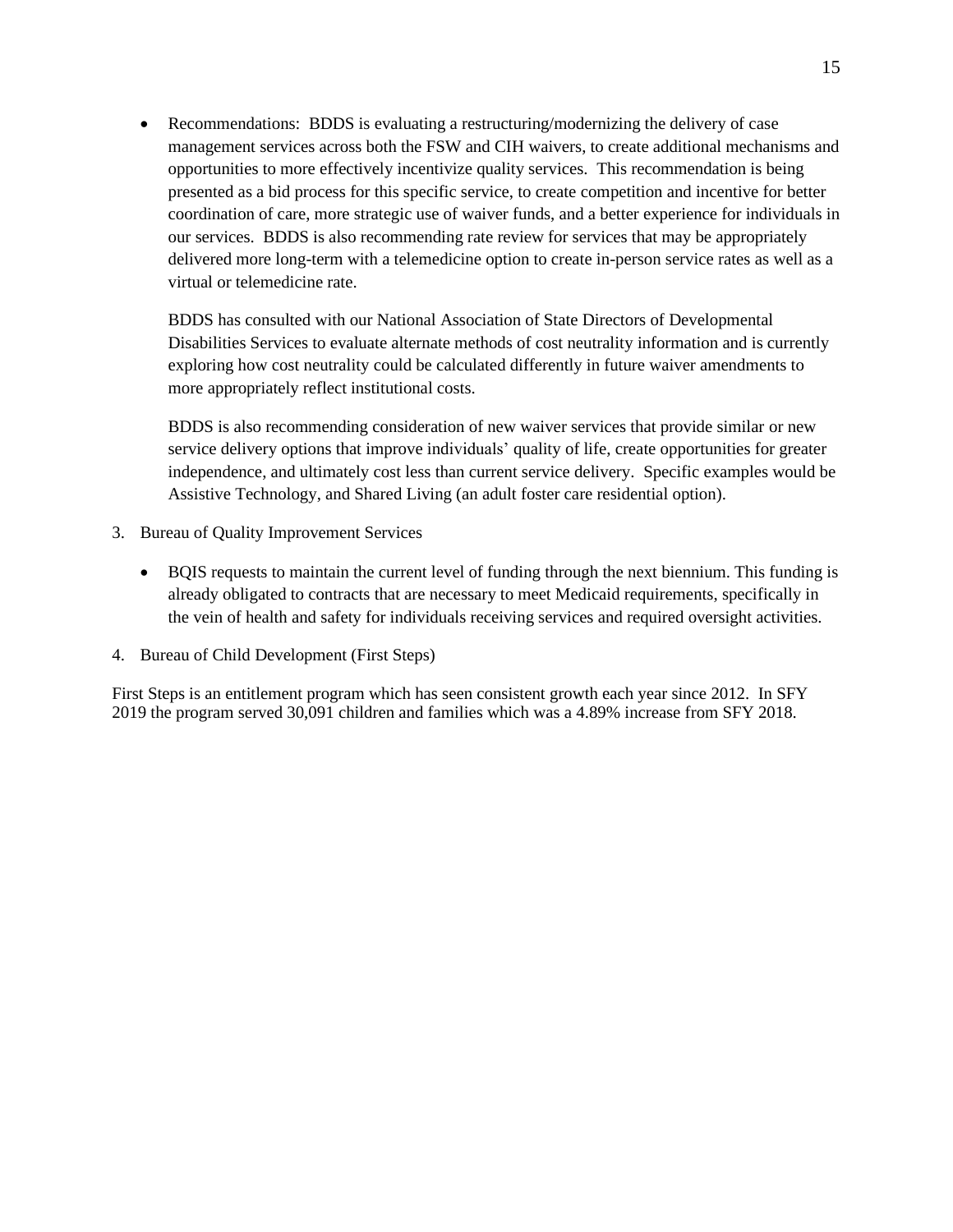#### **Division of Aging (DA)**

#### **MISSION**

The mission of the Division of Aging is to foster networks that provide information, access, and long-term care options that enhance choice, autonomy and quality of life for Hoosiers.

#### **VISION**

Hoosiers and their families have consistent access to accurate information and timely services that empower them to make choices about their long-term support needs

#### Aging Accomplishments FY20-21

- 1. Successfully implemented a new case management system that impacts most Division of Aging programs, including the A&D and TBI Medicaid waivers, CHOICE, Older Americans Act or Title III & Older Hoosiers, and Social Service Block Grant programs. This new system, CaMSS, replaced INsite which had been in place for more than two decades. This was at least the fourth attempt to replace INsite. CaMSS provides a more stable and secure information system. INsite was housed on 17 different servers across the state, most sitting at Area Agencies on Aging. CaMSS is a live system that is housed by state-controlled services. CaMSS has had several updates since rolling out on April 1, 2019 to improve its effectiveness and efficiency. CaMSS also has almost completed the CMS certification process.
- 2. Successfully updated the rate methodology and the corresponding rates for the A&D and TBI Medicaid waivers. This was the first comprehensive rate update for either of these two waivers in more than a decade. This process included substantial feedback and input from stakeholders across the spectrum of services offered by the Division. These rates have been implemented through successful CMS waiver amendments effective February 1, 2020.
- 3. Successfully transitioned single entity for all Pre-Admission Screening and Resident Review or PASRR activities. Previously, this was handled by disparate entities. Having a sole entity perform these tasks allows for more accountability, efficiency, and data reporting capabilities. The initial transition in July saw increased wait times, however by September the contractor was exceeding federal and contractual requirements. The timeline today is more than two full days quicker than contractual requirements.
- 4. Creation of a new pilot service that enables not only the self-direction of personal care services but also skilled nursing. This new service received CMS approval at the end of May 2020 and is available as of July 1, 2020.
- 5. Approved Aged and Disabled Medicaid waiver amendment to increase the availability of slots to enable greater utilization of home and community-based services versus institutional services such as nursing facilities.
- 6. Successful CMS approved renewals for both the A&D and TBI Medicaid waivers effective July 1, 2018 and January 1, 2018 respectively. A renewal is required every five years as opposed to amendments which can occur at the State's discretion.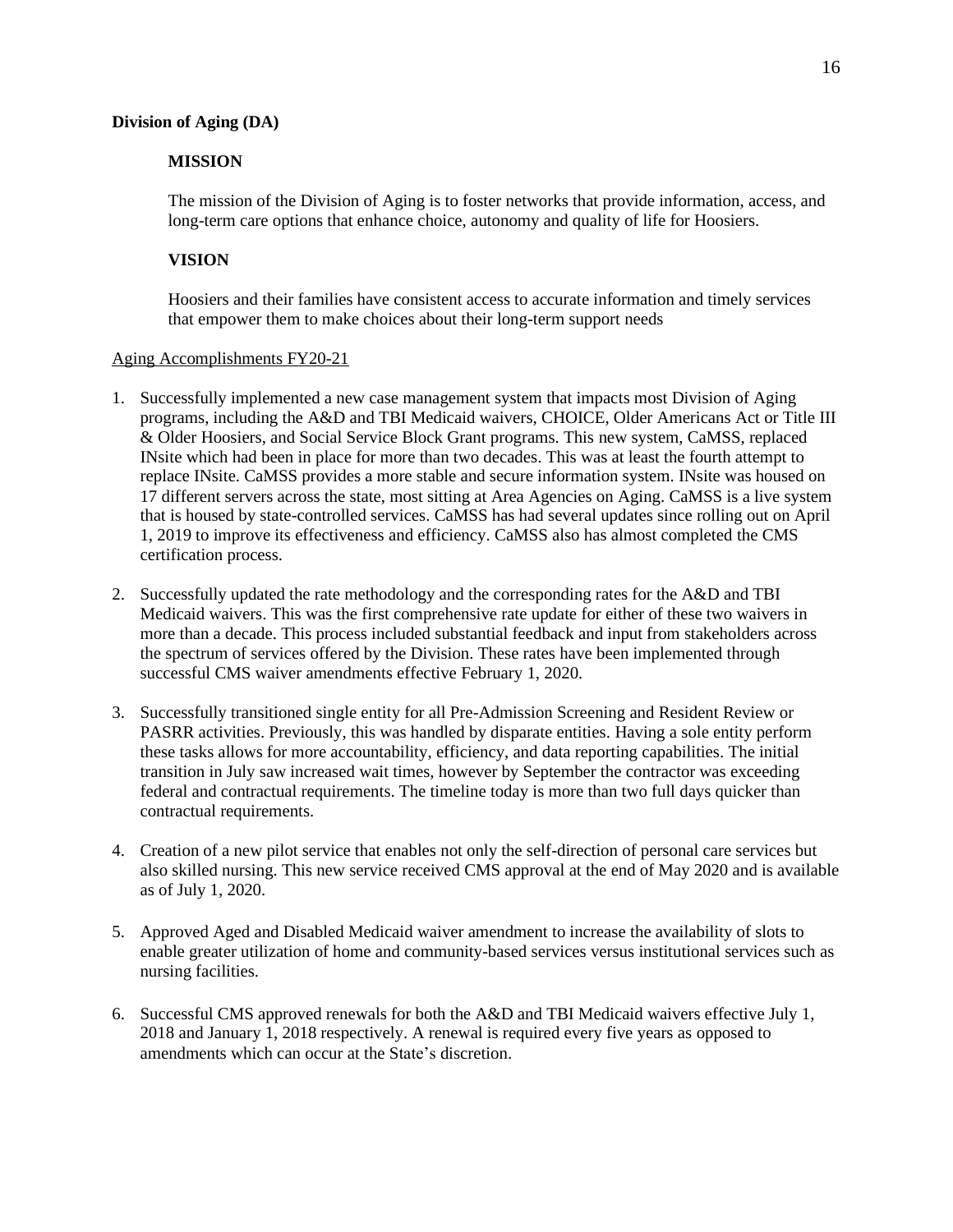- 7. Successful ACL approved four-year State Plan on Aging. This plan encompasses all of the Division's activities not just the activities funded by ACL. It was the result of substantial planning and stakeholder involvement through official comment and several public hearings across the state.
- 8. Continued work related to CMS HCBS Settings Rule compliance. This includes very substantial input and feedback from impacted providers as well as collaboration among multiple state agencies.
- 9. In September 2018, the Indiana Family and Social Services Administration (FSSA) Division of Aging (DA) was awarded a No Wrong Door (NWD) Business Case Development Grant of \$1.2 million by the Administration for Community Living of the U.S. Department of Health and Human Services. The project aim was to help sustain state and national momentum for system change that increases access to home and community-based services (HCBS) and reduces unnecessary healthcare utilization.
- 10. In the summer of 2019, the Division of Aging (DA), the Office of Medicaid Policy and Planning (OMPP) and stakeholders met to collaborate on key LTSS system integration and payment issues. The collaborative goal was to recommend changes and reforms to current State LTSS infrastructure for promoting equity of access for all Medicaid-eligible individuals in need of LTSS across all care settings.
	- Five workgroups were formed around the following LTSS topics: 1) Awareness, Education, Communication and Data; 2) Capacity Building; 3) Eligibility and Prevention; 4) Options Counseling, Care Planning, and Coordination of Key Entities, and 5) Payment.
	- These workgroups developed and produced several LTSS system recommendations over a threemonth period (August – October 2019). Recommendations were consolidated and organized by the common themes that recurred across a majority of the workgroups.
- 11. Designed and implemented a high-risk response care coordination model as part of DA's COVID response plan to check on individuals living alone with high skilled need or attention to daily living functions. When participants were unreachable.
- 12. Assessed ways to combat social isolation through technology in long-term care facilities during COVID and received approval to purchase grandpads, animatronic pets, photo-sharing platforms, caregiver virtual resources, and send helpful resources directly to aging individuals in collaboration with AARP.
- 13. Collaborated with ISDH to release the Essential Family Caregiver, Visitation and Personal Service guidance to combat social isolation.
- 14. Presented in DA's first AARP Town hall forum focusing on COVID and services for an aging population. The forum reached over 13,000 people.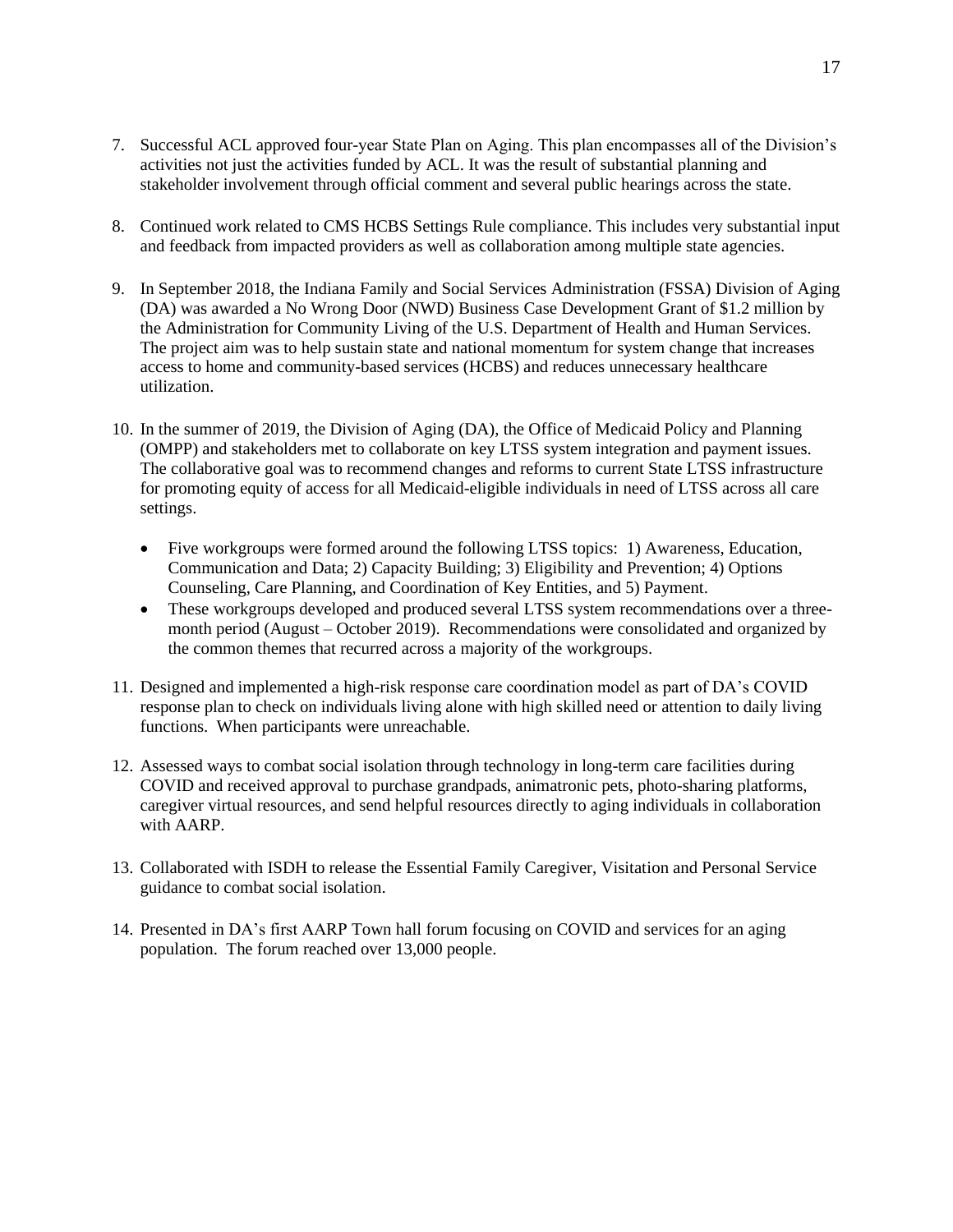### Aging Challenges

- 1. COVID-19 has created a lot more work to be accomplished on top of regular activities. It has also created more challenges for keeping staff informed, engaged, and satisfied. However, it has also created many opportunities that were not previously available.
- 2. There was a difficult transition when automating the nursing facility level of care process from manual to being automatically communicated between separate information systems. This resulted in delayed payments to nursing facilities in early 2019. Payments have been caught up for some time, however there is still significant staffing required to maintain timeliness. Many updates have and continue to occur to fully transition to an automated versus manual process.

## Aging Recommendations

- 1. In order to address the growing need for additional extended skilled care in the home. There needs to be a focus on how to incentivize certain service activities and greater usage of self-direction.
- 2. Continue Long Term Services and Supports reform that helps members attain health and wellbeing and ensures providers are able to provide high quality care and support. LTSS reform will include a comprehensive focus on increasing health equity. This could include a focus on how state plan and waiver services interact as well as a focus on cost control within the waiver programs.
- 3. There also needs to be a focus on the RCAP program to attempt to make that program more sustainable in the future. Specifically, looking at ways to draw down federal match dollars.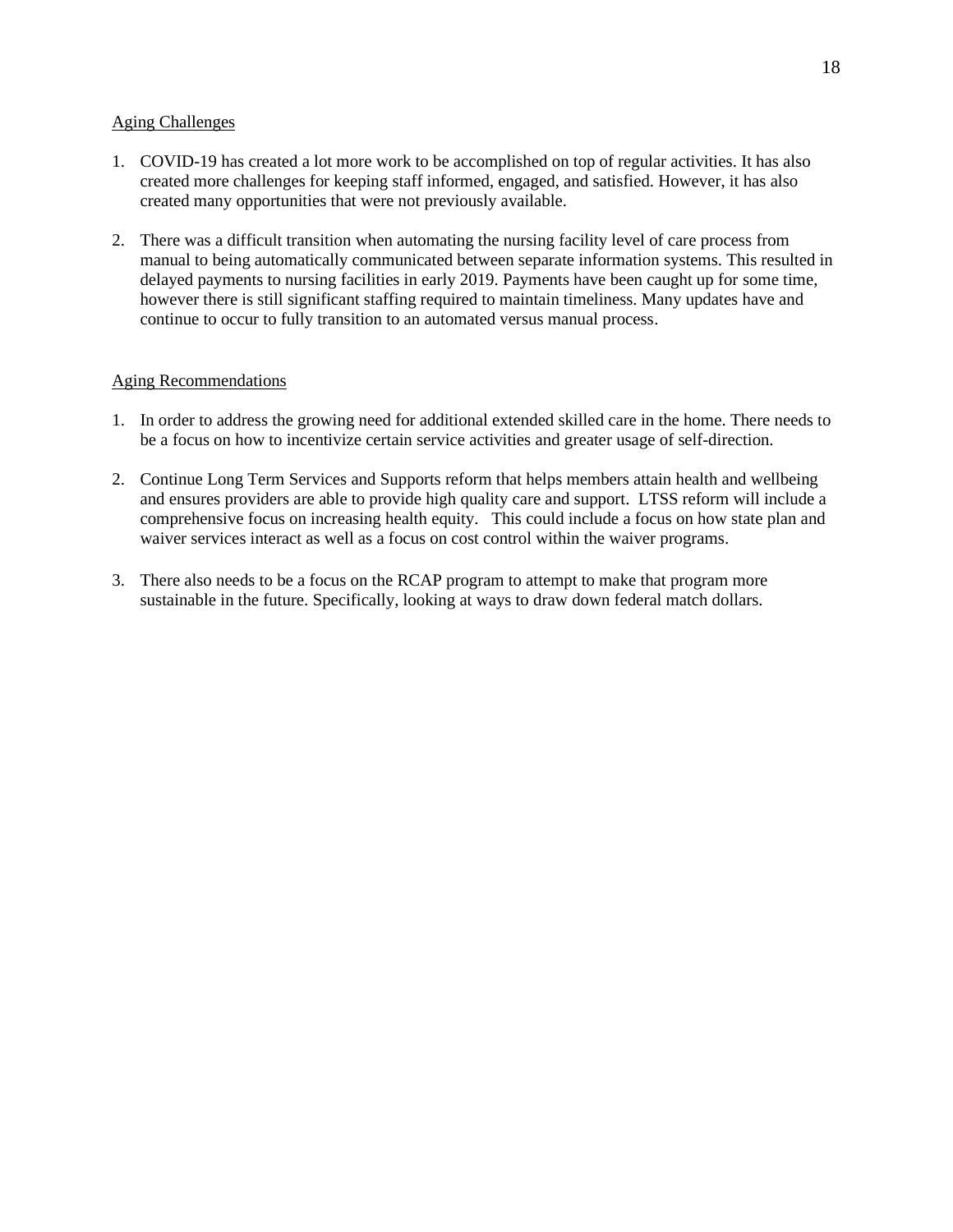## **Division of Family Resources (DFR)**

The Division receives applications and approves eligibility for Supplemental Nutrition Assistance Program (SNAP) previously known as Food Stamps, Cash Assistance (TANF) and Medicaid.

## **MISSION**

To compassionately provide all Hoosiers accurate, timely and consistent services with dignity.

## **VISION**

To concentrate our efforts and resources on meeting Hoosiers needs today so they may focus on creating a better tomorrow.

## DFR ACCOMPLISHMENTS FY20-21

- 1. Operational Efficiencies
	- Developed and released DFR Mission, Vision, and Value statements
	- Award and develop a contract with the successful bidder of the Request for Proposal (RFP) for the Central and Regional Change Centers (C/RCC's)
- 2. Compassionate Services
	- Implementation of the SNAP drug felon legislation
	- Successfully modified SNAP issuance schedule for two (2) consecutive months due to Federal Government Shutdown
	- DFR is Best in the Midwest for 2018 SNAP error rate
	- Implemented policy to assist Blind and Visually Impaired Applicants/Recipients
	- Received successful Client Survey results reaching out to over 20,000 Recipients
- 3. Technology Initiatives
	- Pilot and Wave 1 Implementation of IEDSS
	- Implement "Rules of Behavior"
- 4. Collaboration
	- SNAP 50/50 onboarding of Second Helpings effective 10/2018
	- Added S.D.O.H. 10 Questions to the application for data gathering
	- Co-Location partnership with other State Agencies in Monroe County for One Stop State Agency co-location effort
	- Collaboration/partnership with ISDH in SNAP Nutrition Education Program October 2018
	- Partnership with OECOSL to provide SNAP E&T participants with priority child care assistance – October 2018
	- Integration with WIC Mobile Unit-Marion Central Location
- 5. Enhanced Training
	- Migration to iLMS Training platform
	- Award and develop a contract with the successful bidder of the Request for Proposal (RFP) for Training Services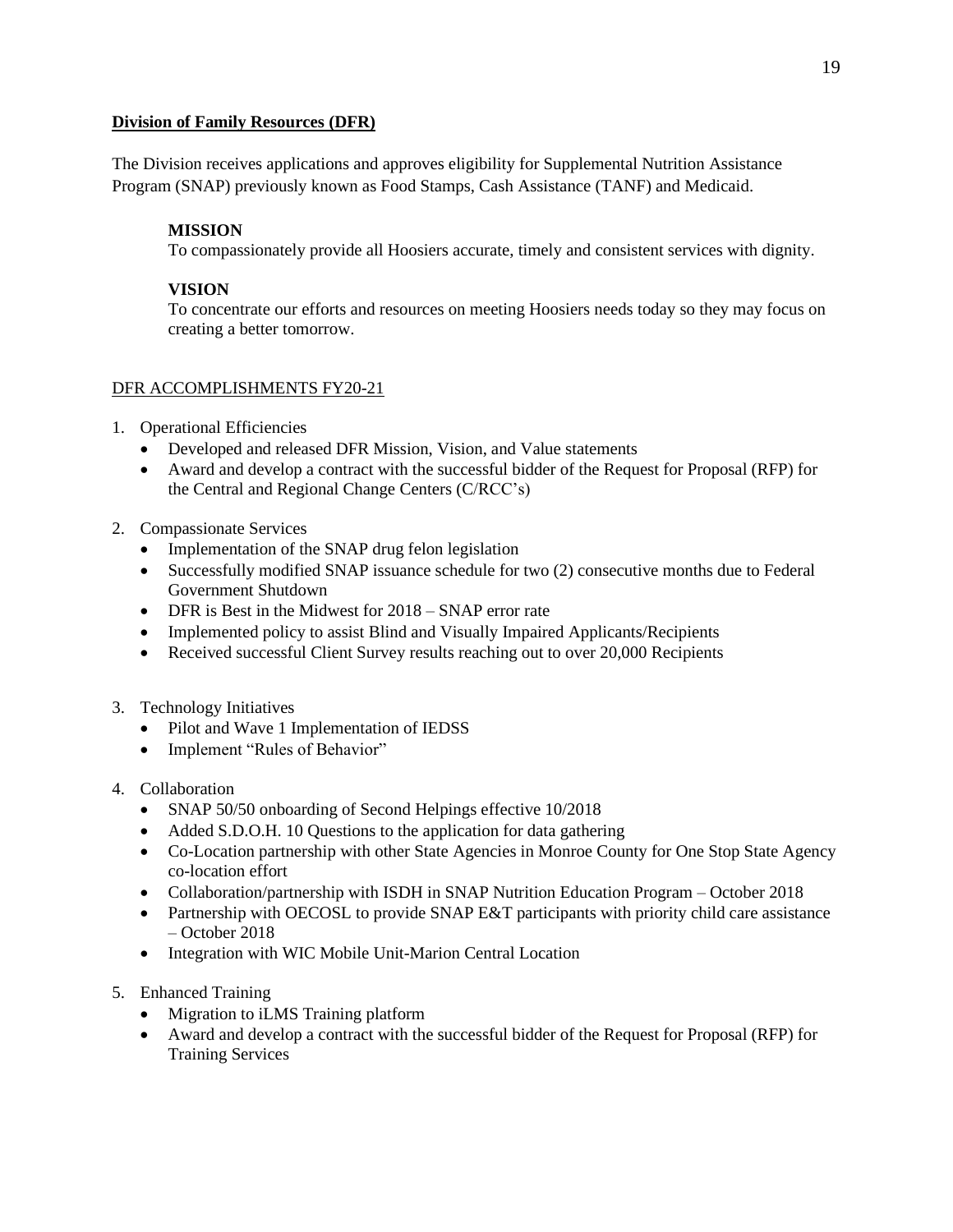- Review/Update/Develop Benefit Recovery & SEC Training Materials
- Develop a Training curriculum for the transition of RCC ES's to the Local Office
- Implementation of LinkedIn Learning
- All Staff complete State Employee Policy Review
- 6. Program Initiatives
	- Maintain 95% timeliness for all eligibility programs
	- SNAP
		- o Reduce SNAP error rates to be at or below the SNAP national average
		- o Implement SNAP DCA Statewide
		- o Successfully complete FNS Program Access on-site Review Allen Region February 2018
		- o Successfully complete FNS Employment and Training on-site Review Marion East Office –March 2018
		- o Successfully complete FNS SNAP Nutrition Education on-site Review May 2018
		- o Successfully complete FNS EBT on-site review June 2018
		- o Successfully complete the FNS SNAP ABAWD on-site review March 2019
		- o Successfully complete the FNS SNAP nutrition education on-site review May 2019
		- o Successfully complete the FNS Recipient Integrity on-site review July 2019
	- Repatriation Program
		- o Complete Implementation of the State Emergency Repatriation MOUs
	- Medicaid Burial
		- o Revise the Burial Claim process
		- o Completed first ever audit of Medicaid Burial Program
	- Refugee Program
		- o Modify Refugee data collection methodology

## DFR Challenges

- 1. Identification of SNAP 50/50 Partners
- 2. Issuance of benefits during Federal Government shutdown
- 3. Statewide implementation of fully integrated eligibility system
- 4. Maintaining timeliness for distribution of benefits while using multiple systems
- 5. Maintaining accuracy for timeliness of benefits when using multiple systems
- 6. Maintaining quality training when using multiple systems

## DFR 2021 PRIORITIES

- 1. Statewide Implementation of IEDSS
- 2. SNAP Payment accuracy above the National average
- 3. Complete Implementation of the State Emergency Repatriation Plan
- 4. Operationalize Regional Support Team
- 5. Implement SNAP drug felon legislation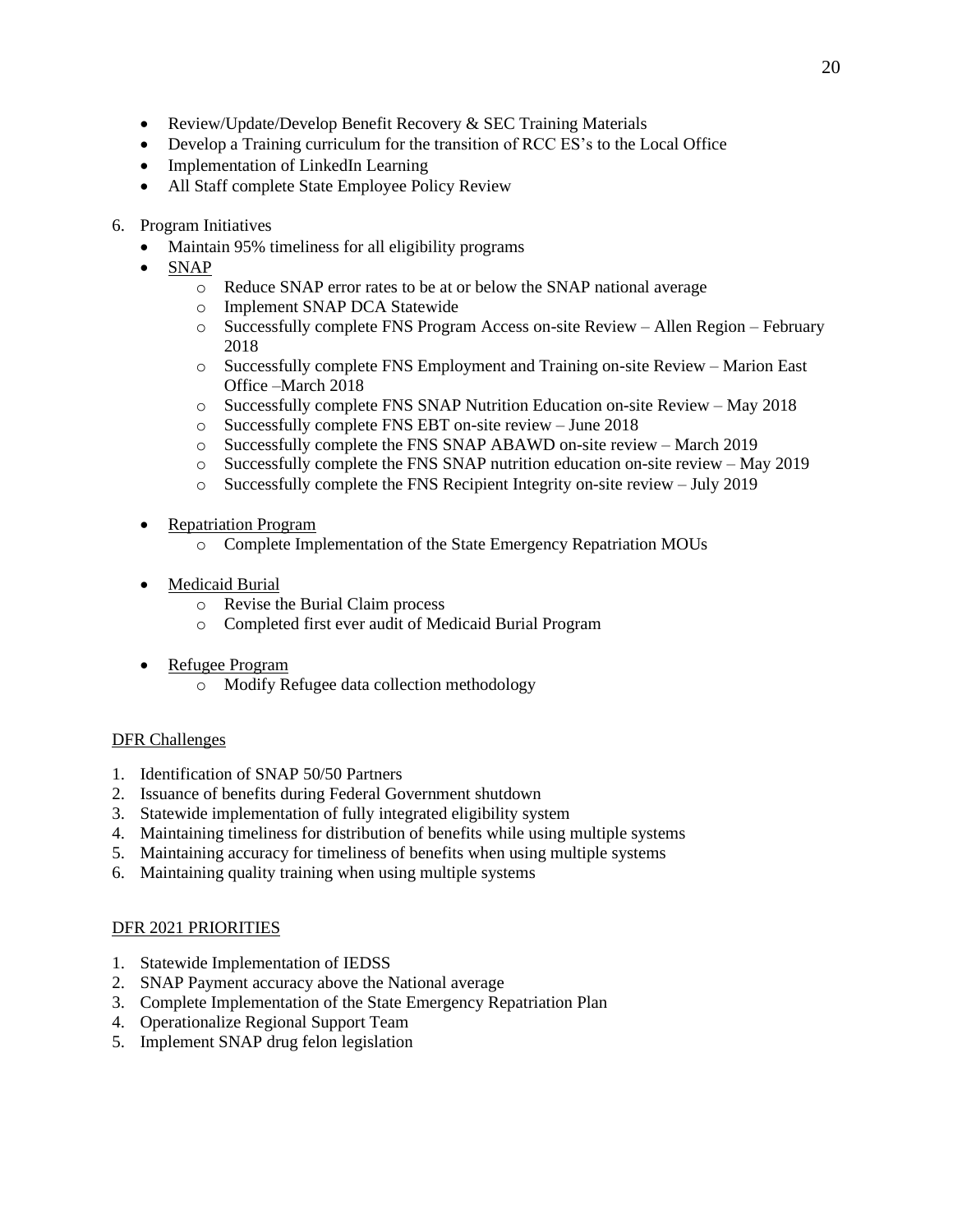- 6. Successfully complete the FNS SNAP Reporting Module Management Evaluation– February 2020
- 7. Maintain 95% timeliness for all eligibility programs
- 8. Successfully complete the FNS SNAP Onsite Technical Assistance review visit March 2020
- 9. Finalize and implement the IEDSS New Hire Training content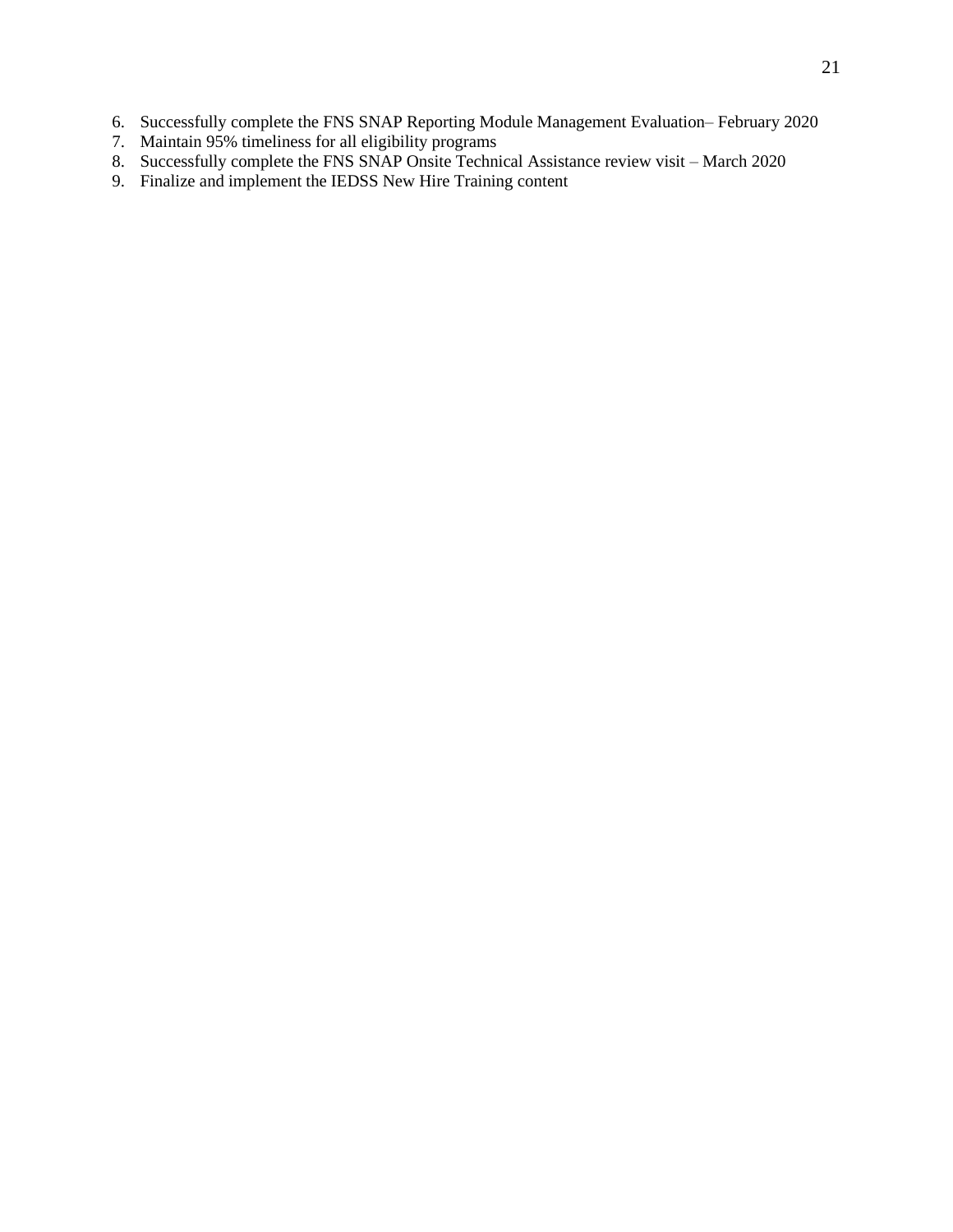#### **Division of Mental Health and Addiction (DMHA)**

### **DMHA VISION**

An unyielding focus on promoting and supporting the mental health and wellness of the people of Indiana.

## **DMHA MISSION**

To champion mental health promotion and substance use disorder prevention, treatment and recovery systems that are high quality, seamlessly integrated and accessible to the people and communities of Indiana

The Division of Mental Health and Addiction (DMHA) sets care standards for the provision of mental health and addiction services to Hoosiers. The division certifies all community mental health centers, inpatient psychiatric hospitals, and addiction treatment services. DMHA provides funding support for mental health and addiction services to target populations with financial need through a network of certified providers, and administers federal funds earmarked for substance abuse prevention projects. DMHA operates six psychiatric hospitals Neuro-Diagnostic Institute, Evansville Psychiatric Children's Center, Evansville State Hospital, Logansport State Hospital, Madison State Hospital, and Richmond State Hospital.

## DMHA ACCOMPLISHMENTS FY 20-21

## *COVID-19 RELATED INITIATIVES*

- 1. The COVID-19 pandemic mandated a decisive response with the following initiatives:
	- BeWell Indiana and the BeWell Crisis helpline: Utilizing federal funding, DMHA established the BeWell Indiana website and BeWell Crisis helpline. The website features curated resources and links to receive mental health and SUD help. The Crisis helpline is staffed 24/7 by trained crisis counselors. The response to the crisis line has been overwhelming. BeWell Crisis Counselors provided over 100 hours of actual crisis counseling services in the first full week of operation.
	- Safe Recovery Sites: DMHA was tasked with providing safe quarantine opportunities for homeless individuals around the state. Through a combination of philanthropic support, federal, and state funds, DMHA established "Safe Recovery Sites" in Indianapolis and around the state. Through the end of July 2020, the sites have provided almost 800 individuals with the opportunity to safely quarantine and avoid further COVID Transmission.
	- Provider flexibility: DMHA worked with OMPP and behavioral health providers to grant maximum flexibility to allow lifesaving work to continue. In particular, Medicaid funded mental health services were able to continue largely uninterrupted due to a switch to telehealth. Additionally, Opioid Treatment Programs (OTPs) were granted flexibility to provide significantly increased take-home medications to allow patients to stay safe while continuing access to their medication. Through the end of June 2020, DMHA granted this flexibility to over 37,000 patients.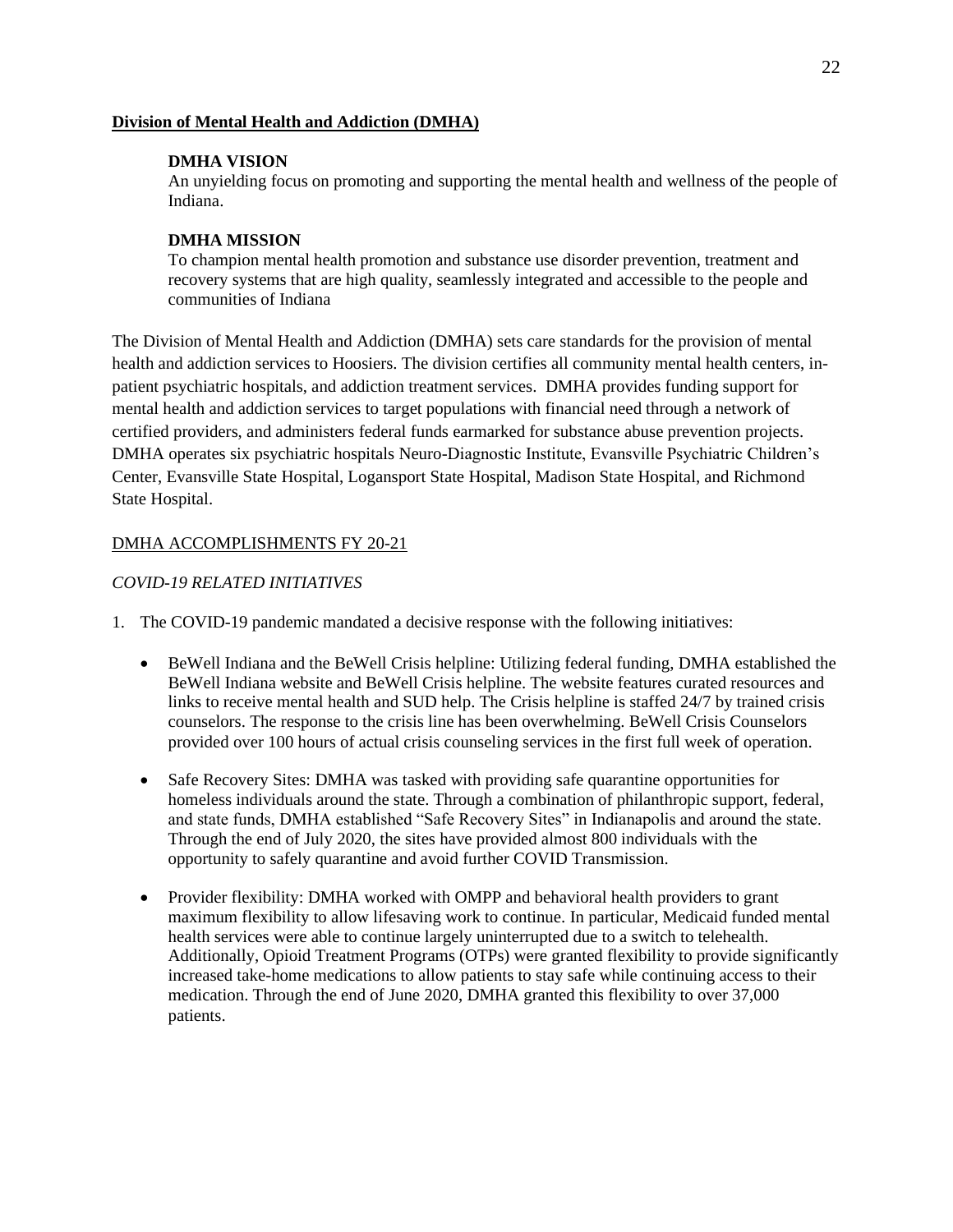# 2. MENTAL HEALTH

- SMI waiver: Traditionally, inpatient psychiatric care has been excluded from Medicaid funding. DMHA worked with OMPP to submit an 1115 waiver to allow for the ability to claim federal financial participation for services delivered to individuals during short term stays for acute care in psychiatric hospitals or residential treatment settings that qualify as Institutions for Mental Diseases. 13 institutions are participating in the first iteration of the SMI waiver.
- Integrated care: DMHA has continued to drive towards better integration of Primary and Behavioral Health Care. DMHA has worked with providers to pilot different Integrated Care models and is continuing to evaluate the data to determine the best path forward.
- Criminal justice partnership: DMHA has led many initiatives geared towards improving the outcomes for justice involved individuals with behavioral health challenges, including:
	- $\circ$  Crisis intervention training (CIT): CIT is a law enforcement training model that emphasizes de-escalation to address mental health challenges. DMHA continues to work with law enforcement and advocacy partners to increase the adoption of CIT throughout the state.
	- o SIM mapping: The Sequential Intercept Model (SIM) deconstructs an individual's justice involvement into 6 distinct stages, or "intercepts." DMHA is working to fund every Indiana county to participate in a "SIM Mapping" project that reveals the challenges and opportunities at each intercept point in each county to improve mental health outcomes in the justice system.

## 3. SUBSTANCE USE DISORDER

- Residential Treatment beds: since the beginning of the state fiscal year, DMHA has more than doubled the number of residential treatment beds from 765 to 1486.
- Comprehensive Addiction Recovery Centers (CARCs): Senate Enrolled Act 33 took effect July 1, 2019, allowing for an entity to apply for a grant and certification to become a Comprehensive Addiction Recovery Center providing or partnering with local agencies to provide the full continuum of care for substance use disorder. Three grants were awarded: Regional Health Systems in the northern region, Eskenazi Health in the central region and Community Mental Health Center in the southern region. DMHA continues to monitor and evaluate the program.
- Opiate Treatment Programs (OTPs): An additional nine OTPs have been authorized by State Legislators to be located across the State of Indiana to join a network of 18 existing OTPs in providing an array of medically supervised MAT options for those who wish to overcome an addiction to or dependence upon opioids. COVID-19 has slowed down the openings of the new sites, but DMHA was able to work with providers to open three new sites since the beginning of the biennium, with one more scheduled to open shortly.
- Recovery Works: The Recovery Works program was created to address gaps in Mental Health/SUD treatment for justice involved individuals. The challenge for DMHA in administering the program is that due to efforts of DMHA/OMPP to expand coverage, the "gaps"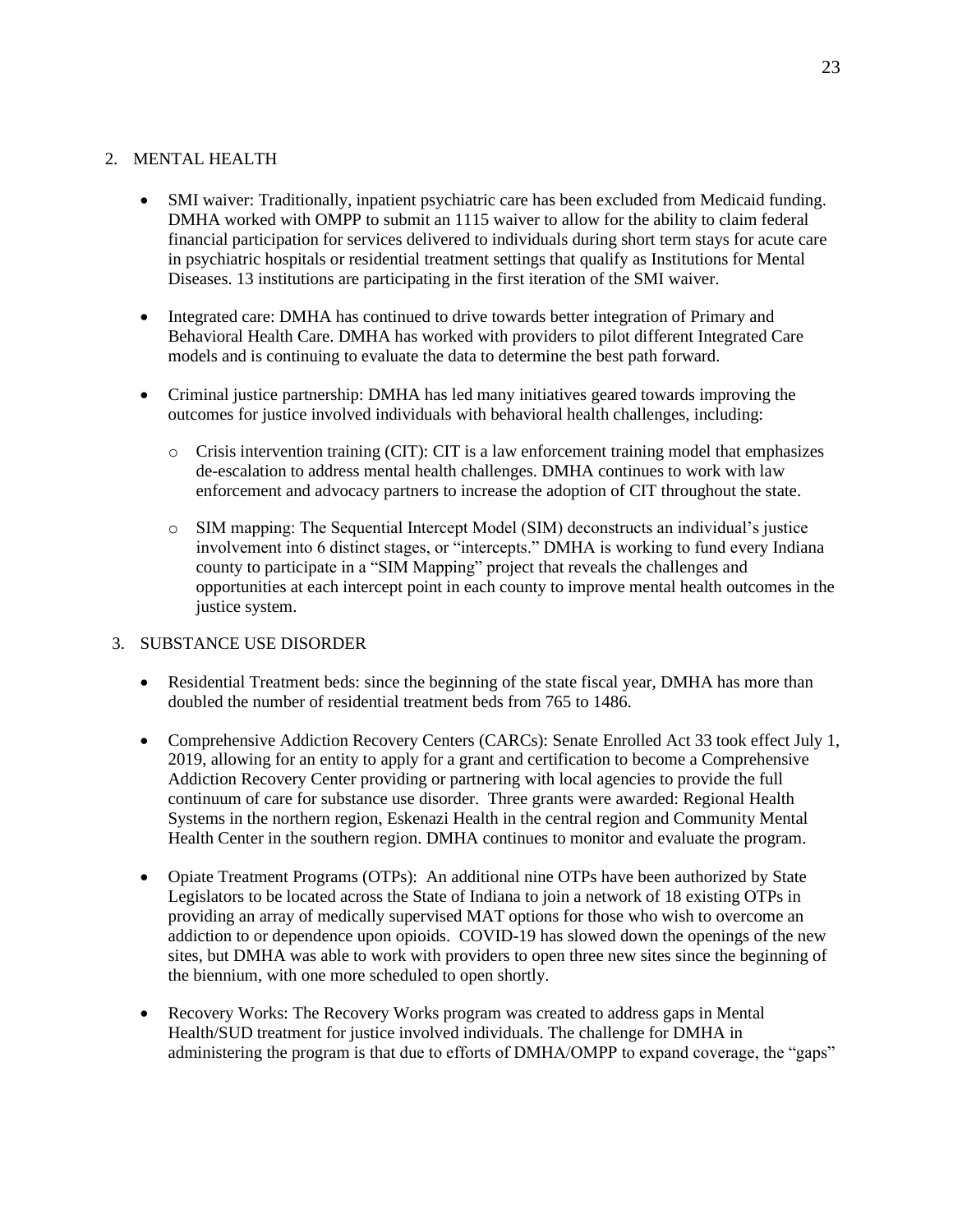keep changing. For example, the Recovery Works program was intended to pay for inpatient/residential SUD treatment, but Medicaid started covering that treatment in 2018. Despite these challenges, DMHA has been able to utilize Recovery Works to fill other, crucial gaps, including providing recovery housing for over 8,000 people. To date, more than 55,000 individuals have been served by the Recovery Works program.

• Federal Grants (STR/SOR): DMHA administers two large federal grants aimed at combatting the opioid crisis: The State Opioid Response (SOR) and the State Targeted Response (STR). DMHA has used this funding to increase residential treatment, improve access to MAT, increase provider and peer workforce capacity, build regional systems of care, reduce stigma, provider education/training, and much more.

## 4. STATE PSYCHIATRIC HOSPITALS

Indiana's six psychiatric hospitals continue to present both challenges and opportunities to improve a vitally important part of the treatment continuum. The most pressing challenge, as always, is financial. Due to the Federal Institutions of Mental Disease (IMD) exclusion, Indiana is unable to access Federal funding for the vast majority of SPH patients. Despite this challenge, the SPH network has continued to thrive:

- The NeuroDiagnostic Institute (NDI) opened in early 2019 with 159 beds and state-of-the-art diagnosis and treatment for a variety of populations.
- The network implemented an electronic medical record (Cerner) throughout the State Psychiatric Hospital Network.
- Maintained Joint Commission Accreditation at all State Psychiatric Hospitals.
- Implemented a state-of-the-art Centralized Billing Office structure which created efficient staffing and structure at each of the hospitals.
- Contained COVID-19 outbreaks from occurring within the SPH Network, which lead to the ability to assist ISDH with more than 10,000 N95 masks at the height of the pandemic. In addition, prepared two COVID-19 surge areas within a 30-day window to assist the State as needed.
- A dramatic increase in Incompetent to Stand Trial (ICST) referrals over the last several years has resulted in a significant wait list for admissions to hospitals, keeping many individuals in desperate need of treatment in inadequate jail settings. Through creative use of federal and state funding, DMHA launched a three-part initiative to reduce the backlog, involving (1) jail-based competency restoration, (2) community-based competency restoration, and (3) discharge supports to improve and expedite discharge from the hospital.

## 5. YOUTH AND FAMILIES

• Prevention Regional System: Over the last two years, DMHA has worked with a diverse array of partners to build a Regional Prevention System. The system is designed to support Healthy Hoosiers so that each region is empowered to identify and build bridges that reaches their locally identified goals for reducing substance misuse behaviors and related consequences through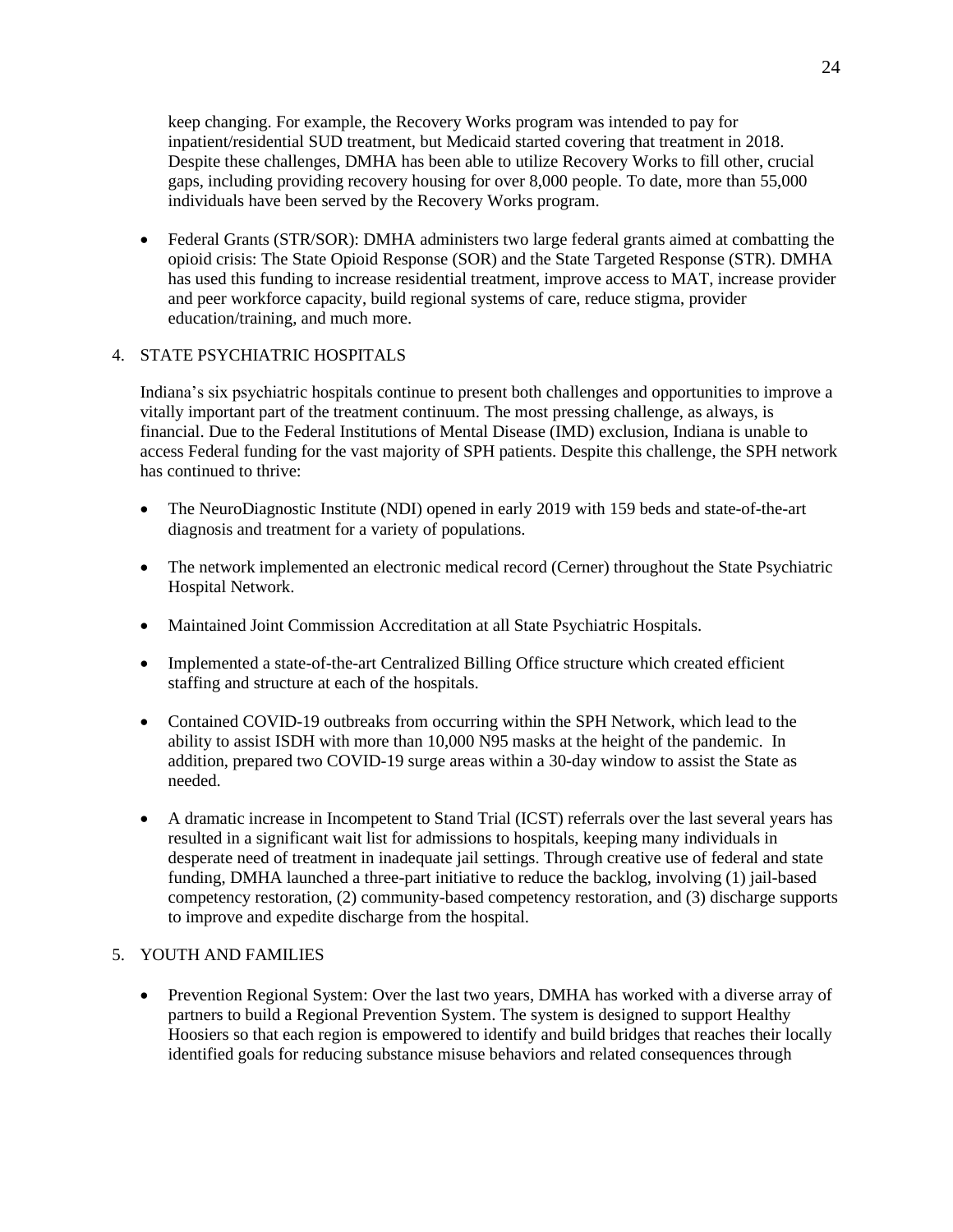leading, convening, training, disseminating and partnering which motivates and encourages actions that: 1) Strengthen their communities infrastructure; (2) Build upon Influencers engagement and 3) Enhance collaboration. There are 10 identified regions and DMHA now has Regional Coordinators (contracted) for all 10 supported through 100% federal funds

• Project AWARE: In partnership with the Indiana Department of Education, DMHA launched Project AWARE in 2018 to work with participating school districts to create models of effective mental health practices for schools and students. Currently there are a total of 11 sites. This program model targets students who are at high risk for violence penetration and suicide. Project AWARE also involved the creation of the Change the Frequency campaign- a campaign focused on raising awareness around the stigma of mental health in schools and communities. The campaign provides students, faculty, and support systems with easy-to-understand tools and practices centered around recognizing the ways in which one's own social, emotional, and mental wellbeing can be influenced, and working to change that individual's wellbeing and overall quality of life.

## 6. QUALITY IMPROVEMENT

DMHA continues to strive to improve quality of care for Hoosiers receiving treatment, through clear, consistent engagement and communication with providers, including through the following initiatives:

- ASAM Rule: DMHA has been working to develop clear policy and procedure guidelines for Substance Use Disorder treatment providers. This set of guidelines is based on the American Society of Addiction Medicine's recommendations for best practice. The manual was sent to providers in January 2020 for comment and the team is currently modifying the guidelines accordingly. Provider implementation is planned for July 2021. Additionally, the team has been working to update the Indiana Rule that outlines Substance Use treatment expectations. The rule is designed in parallel with the aforementioned manual and is planned to be submitted for review in August 2020.
- Mortality Reviews: DMHA has embarked on an ambitious project to review all otherwise unexplained (by age, illness, etc.) patient mortalities in all of Indiana's CMHCs. This is a cooperative, collaborative process with the CMHCs to identify trends and work towards better implementation of Evidence Based Practices to keep more Hoosiers alive.

#### 7. RECOVERY SUPPORT SERVICES

While much public attention is focused on treatment, DMHA has put an intentional focus on Recovery Supports to improve outcomes for Hoosiers with mental health and SUD challenges.

• Peer Workforce: DMHA works with community partners to certify and train peer recovery coaches, who are individuals with lived experience with MH/SUD that guide people through the recovery process. DMHA set a goal to increase the number of certified peer recovery coaches by 10% over the last two years. DMHA smashed that goal by increasing the number by 57%.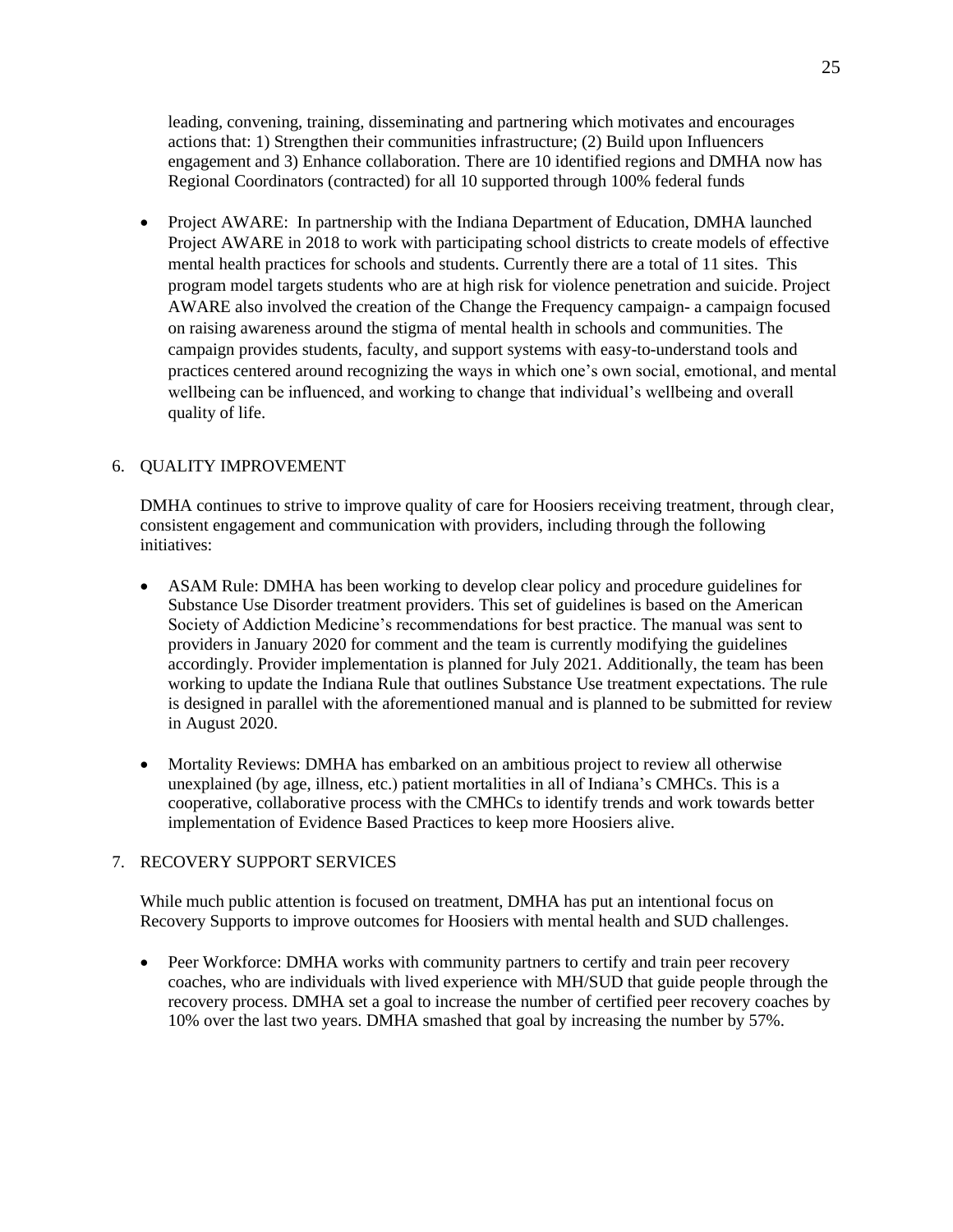• Regional Recovery Hubs: Along with community partners, DMHA has used federal funding to lead the creation of the Regional Recovery Hub model, which organizes recovery supports into 5 regions supported by 16 recovery organizations. DMHA accelerated the timeline for the hubs due to the increased need for support created by COVID-19 and launched much earlier than anticipated in May 2020. Over the first two months of the project, over 1,300 individuals received peer supports.

## DMHA CHALLENGES

- 1. CMHC/MRO System: The CMHC system is underwritten by a special Medicaid program called the Medicaid Rehabilitation Option (MRO). The CMHCs get exclusive access to MRO, which allows for billing of a much broader range of mental health services, including case management and skills training. In exchange for the exclusive access to MRO, the CMHCs pay the state match for Medicaid. In theory, this creates perpetual sustainability for both the state and CMHCs. In practice, however, the CMHCs largely have not utilized rigorous, evidence-based treatment modalities and instead have targeted more lucrative, ancillary services like "skills training."
- 2. Forensic Backlog/Mental Health in Criminal Justice system: The backlog of individuals found incompetent to stand trial requires them to remain in county jails awaiting a bed at the State Hospitals is a major problem for the individual in need of treatment and for county jails. States have paid over \$100 million in fees and fines from litigation over this very issue. DMHA is working to address the issue in the manners detailed above, but without significant reform or more resources, change will be difficult. The forensic backlog is a symptom of a larger issue, which is the treatment of individuals with mental illness at each step of the criminal justice system, from arrest to release from incarceration. DMHA is leading a multisector team that includes law enforcement, the judiciary, treatment providers and legislators to study and work on this issue.
- 3. Use of federal funds: Indiana received an unprecedented influx of federal funding through the State Opioid Response (SOR) grant and is expected to receive a more flexible version of the same grant for the next FFY. While DMHA has been able to use the funding to make significant progress, as detailed above, SOR-funded initiatives could achieve greater success through a more streamlined approach of review and approval for these initiatives.
- 4. Personnel: DMHA experienced significant attrition in the period leading up to and during the COVID caused hiring freeze. While DMHA understands the challenging fiscal climate, DMHA is often able to pay for internal staff through partial or full federal funds and would appreciate some flexibility to maintain adequate staffing levels through those creative approaches.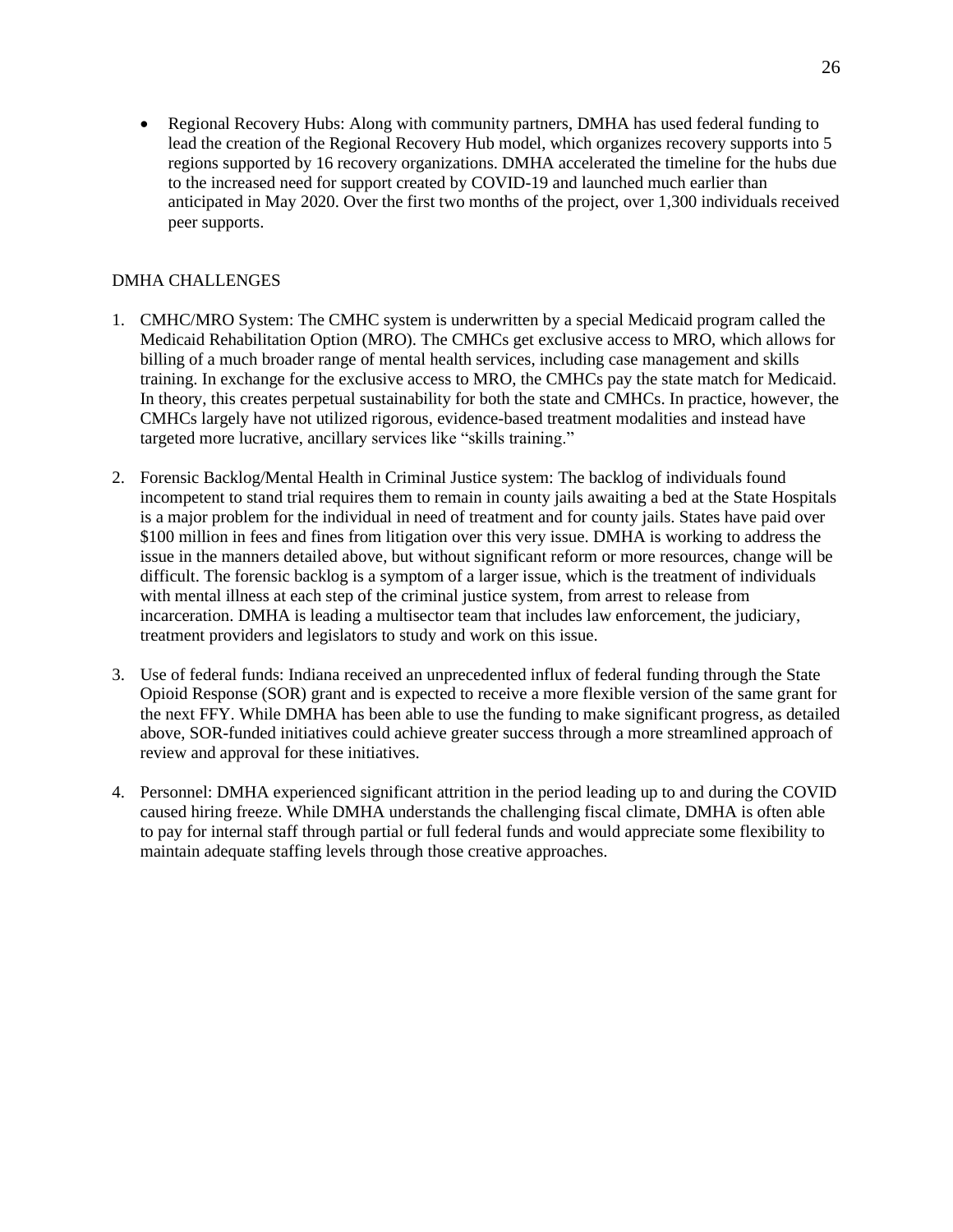## **VISION AND MISSION**

The vision of Office of Early Childhood and Out of School Learning (OECOSL) is that every Indiana community will have a strong network of Early Care and Education (ECE) and Out-of-School time (OST) programs that support the child, the family and local schools. Programs will be high quality, affordable and accessible, enabling families to work effectively to obtain economic self-sufficiency. Children will thrive in programs that meet their developmental and educational needs and make them feel welcome, encouraged and supported. Professionals teaching and caring for children have the resources, including training and education, needed to operate and maintain high quality programs.

OECOSL administers numerous early childhood and school-age, out-of-school time care and learning initiatives. These initiatives are focused on supporting low income families with a variety of high quality options for programs for their children ages birth to 13; as well as supporting providers of these services by offering resources needed to build the capacity of high quality programs, These high quality programs ensure that children are healthy, safe and learning in out of home environments.

## OECOSL Accomplishments FY20-21

- 1. ILEAD portal for childcare providers was released.
	- This is a portal for online applications and background checks that has reduced the time frame to process applications as well as reduced the need for paper-based processing. Background checks must be completed within 45 days to meet federal requirements and are now processed on average within 5 to 7 days.
- 2. Indiana Learning Paths was released within ILEAD.
	- This is a portal for childcare providers to take online training and sign up for trainings. This also feeds information to our data base CCIS that has streamlined licensing visits to ensure more time can be focused on providing technical assistance during visits.
- 3. The data analysis and policy development has been completed for Differential Monitoring in preparation for a new system.
	- Differential monitoring is a regulatory method for determining the frequency or depth of monitoring based on an assessment of a facility's history of compliance with licensing rules. A differential monitoring system can be used to recognize a provider's strong record of licensing compliance with abbreviated or less frequent inspections if there have been no serious violations for a period of time. For providers with rule violations and compliance issues, licensing agencies can use differential monitoring to focus more attention on those facilities with additional monitoring visits, targeting visits on the problem areas, and providing technical assistance. When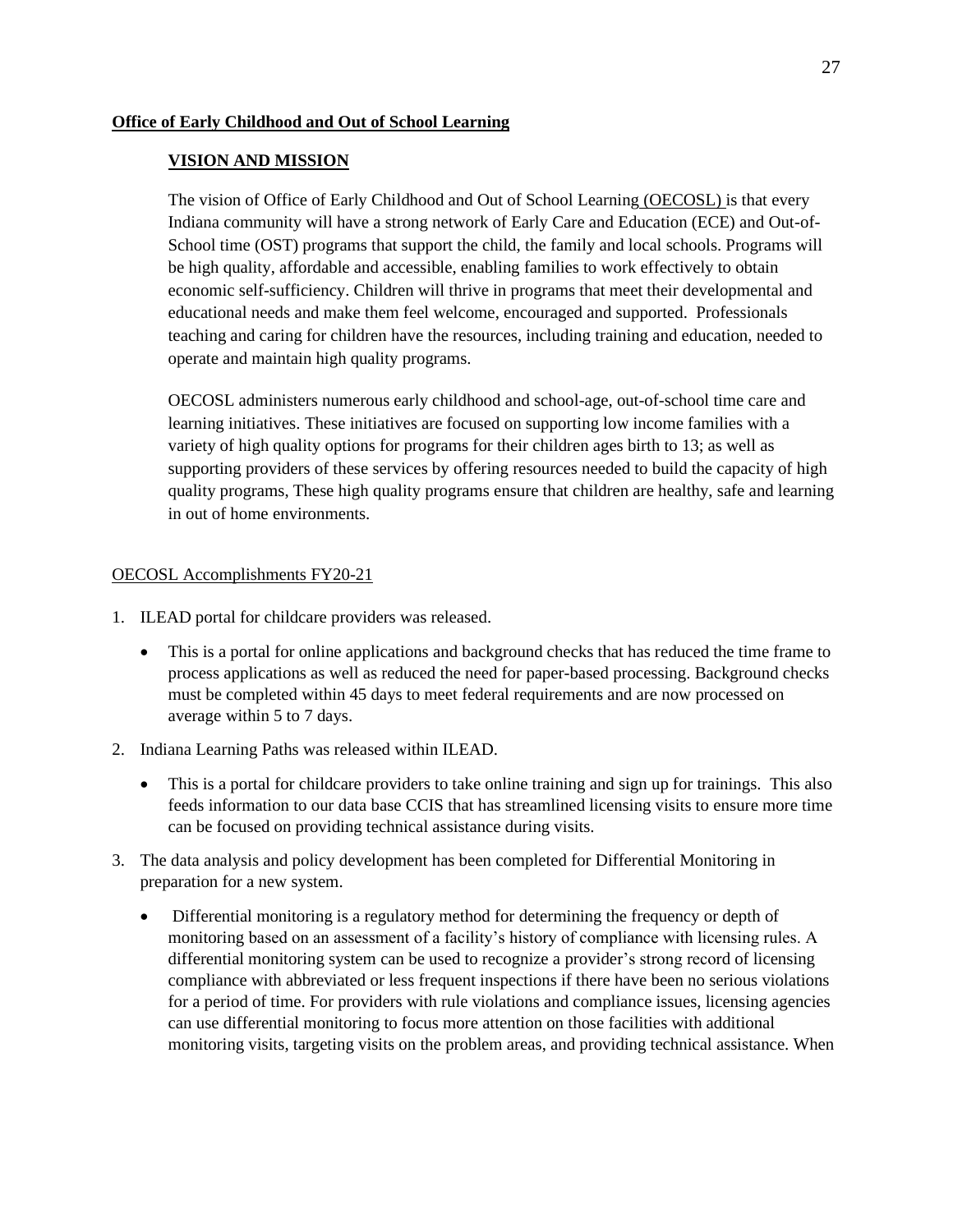inspections are focused on a subset of rules, States often have an option for licensing staff to conduct a full review when necessary.

- 4. Safe Sleep training is now online and childcare staff can now take this training at any time. Safe sleep training ensures that childcare staff are placing infants in the proper position to sleep to reduce sleep related infant deaths. By moving this to an online training access to this training was increased as well as reduced costs for OECOSL and providers to have to attend an in-person training.
- 5. TEACH scholarships were extended for OECOSL staff.
	- This scholarship provides an opportunity for staff to attain an Associates, Bachelor's and/or Master's degree.
- 6. Orientation II training is now online for individuals that are interested in opening childcare centers, homes or ministries.
	- This training is a requirement to open and operate a childcare program. This can be found at the Indiana Learning Paths and individuals are able to take this training at any time.
- 7. SEA-238 2020 came into effect on 7/1/2020 which requires registered childcare ministries to have current CPR and First aid training.
- 8. Executed RFPs that resulted in changes to the Child Care Resource and Referral Agencies and the Eligibility offices.
	- These changes resulted in efficiencies being gained in access for providers and families to gain resources as well as monitoring efficiencies of these vendors. In addition, payment metrics were added to each contract which did not exist prior.
- 9. Deployed updated QIA contract which included several efficiencies and enhancements, including provider pulse checks and reducing time spent in programs
- 10. Developed and launched Early Ed Connect (EEC) which allows families to apply for On My Way Pre-k and CCDF through an online application and complete appointments virtually.
- 11. Moved to statewide implementation for On My Way Pre-k
	- Successfully enrolled 3,500 children in 80+ counties
	- Have Level 3 or 4 programs in all counties with the exception of 2 (Prior to closures due to COVID)
- 12. Awarded the Preschool Development Grant (PDG) Round 1 and created a strategic plan with robust stakeholder input for a long-range plan for children Birth through 5
- 13. Created a communications platform that allows for email/text communications to families and early education programs. This new technology has allowed for faster more effective communication that has proven to increase outreach efforts and show promising results.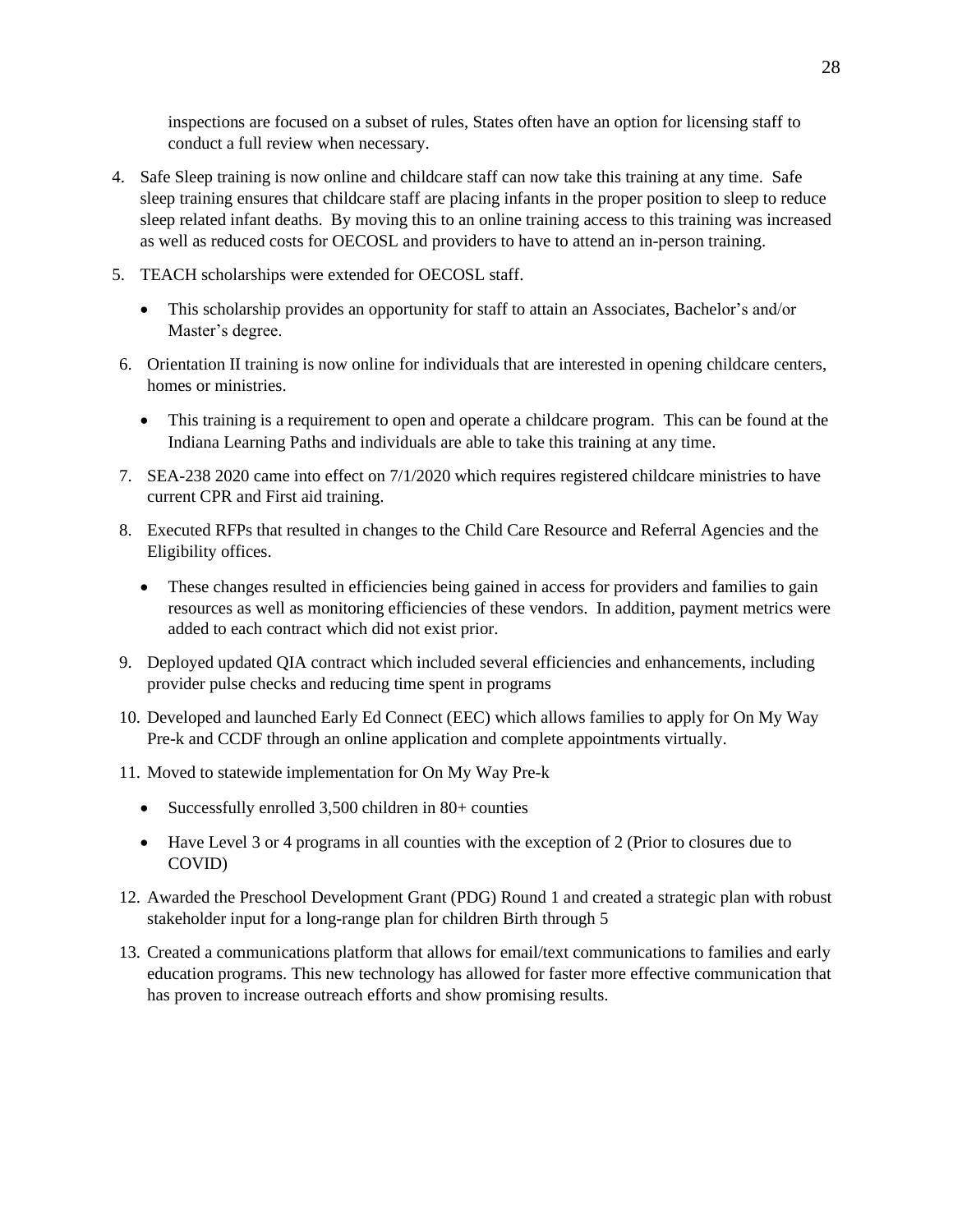## OECOSL programs to be reduced or eliminated

1. School Age Child Care (SACC) grants are an ongoing challenge. They are difficult to administer and monitor for both OECOSL and our partners. The required components of the grant, which are outlined in statute, have not been revised in some time and make it difficult for providers to be successful in administering these funds. State funds may be better allocated in another manner.

## OECOSL challenges and recommendations FY22-23

- 1. Currently our licensed childcare centers, licensed child care homes, licensed exempt LLEP and emergency closure rules are in OMB, the Office of Management and Budget. Our challenge will be getting these rules passed so that we can be current with federal and state rules.
- 2. OECOSL is required to do background checks in any state that a caregiver has lived in the last 5 years. The majority of states require payment to complete a background check. These payments are often by check or money order and we do not have the ability to provide this form of payment and therefore must request a waiver from ACF to omit these states from our background check process. We will need to devise a process to make payments to these states and work with IDOA on a solution that is not time consuming and allows us to meet our 45-day timeline.
	- If Indiana were to join the FBI's National Fingerprint File (NFF) compact it would eliminate the need to conduct interstate criminal history checks which could result in cost savings.
- 3. If unemployment were to remain high it may be a challenge to meet our CCDF direct services spending requirements. We will need to more closely monitor our projected and actual spend throughout the next biennium.
- 4. Implementing a new data system and the learning and adoption that must accompany that to make is successful. Strategies to address this include:
	- Offer robust training opportunities for data entry and reporting, as well as some technical support for contractors for a period of time to reach out with questions
	- Create a QA system to ensure the quality data is being entered reliably across the state
	- Launch a data committee as a component of the quarterly partner meeting that can draft coordinated QA procedures
- 5. Implementation of the Kindergarten Reediness Instrument (KRI) adopted by the State Board of Education due to schools not resuming session on time and potential lack of enrollment of On My Way Pre-k impacting the sample size needed for effective data reporting.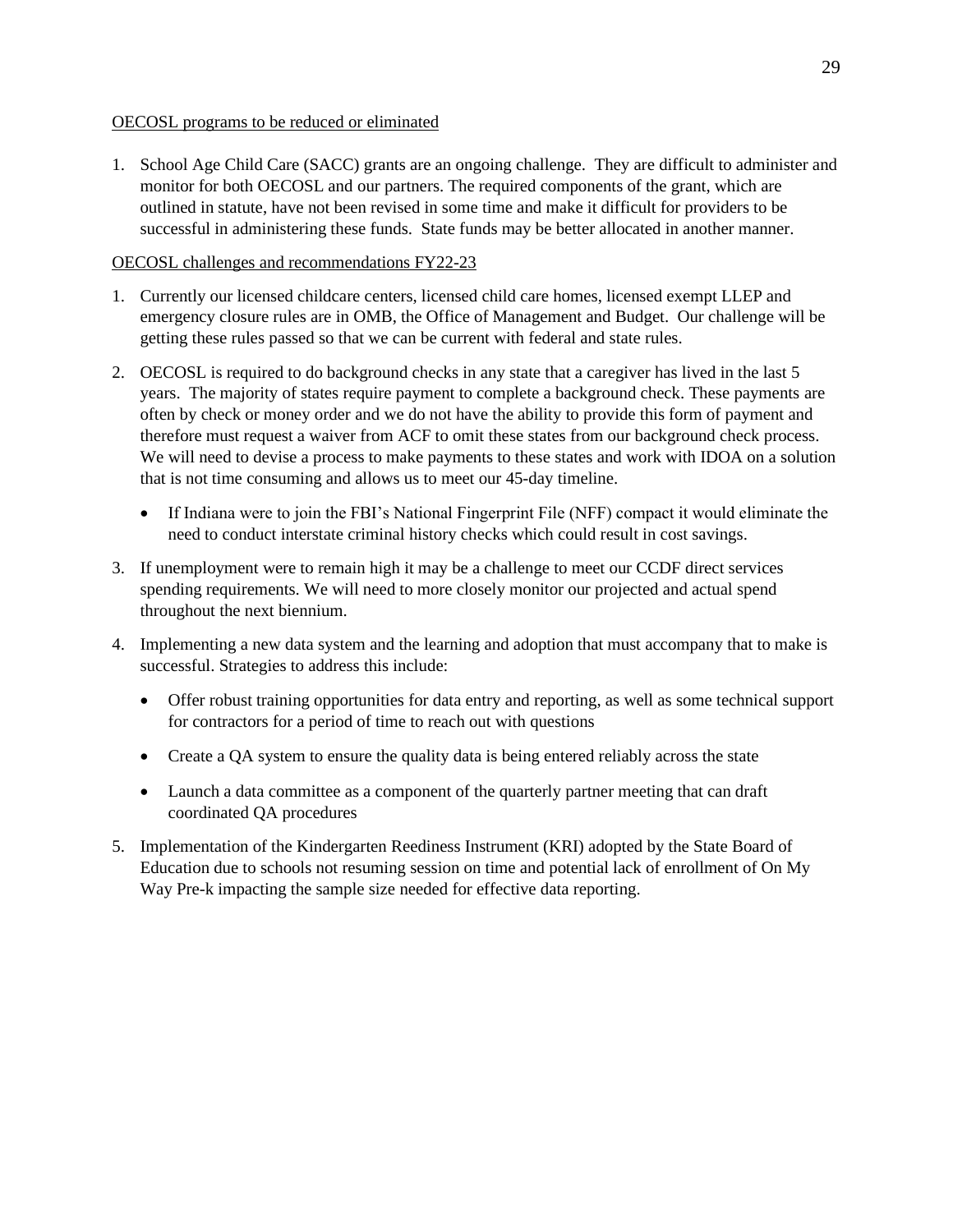### Indiana 211

Since 2003, Indiana 211 has served as a non-profit providing a free referral service to Hoosiers in need. Using a resource database and a phone bank of resource navigators, IN211 connects thousands of Hoosiers with appropriate government and community-based services.

As a part of Governor Holcomb's 2020 legislative agenda, SEA 267 authorized that on July 1, 2020, Indiana 211 would join FSSA. Full integration of IN211 will be complete by December 31, 2020. Secretary Sullivan is publicly calling IN211 FSSA's eighth division to demonstrate the value Governor Holcomb and FSSA know 211 has to offer. Indiana 211 will help ensure a sustainable and robust community-based organization network for assisting Hoosiers becomes a reality.

Indiana 211 Initiatives FY2022-2023

- 1. Increase employee retention
- 2. Enhance employee training programs around social determinants of health, including race equity
- 3. Automate and simplify the critical updating and maintenance of the resource database
- 4. Adopt FSSA data governance policy
- 5. Increase public awareness and understanding of 211. It is Secretary Sullivan's goal that IN211 become the country's social service referral model.

# **FSSA's Overall Initiatives for FY 22-23**

Continuing to meet the health and human services needs of Indiana's population within a fiscally responsible balanced budget will always be challenging. Numerous program enhancements, improvements, and efficiencies have been identified and implemented, and the agency is committed to making additional improvements and modifications to meet these challenges in the next biennium.